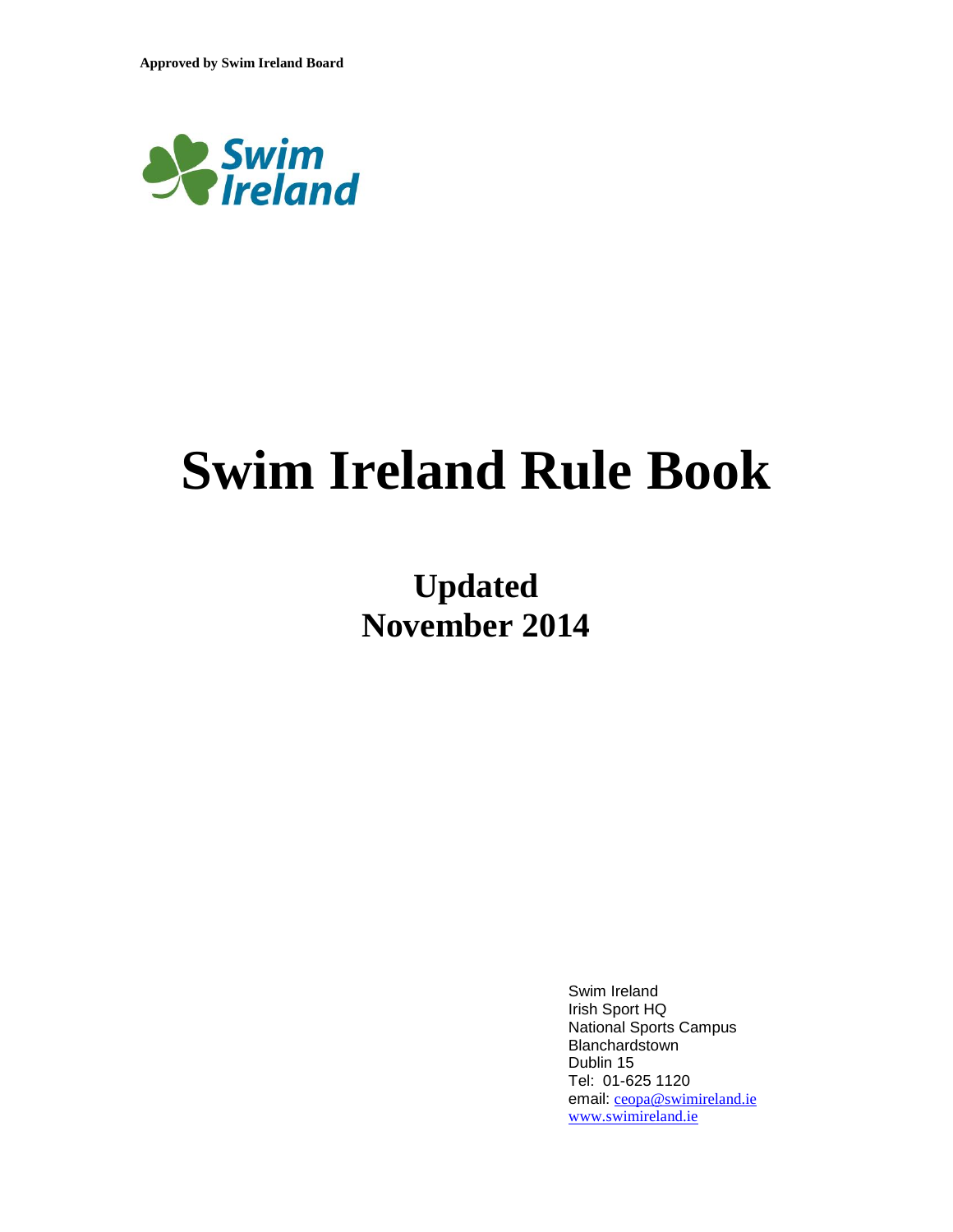# **Swim Ireland Rule Book**

# **1. INDEX**

- **1. INDEX**
- **2. INTRODUCTION**
- **3. GENERAL**
- **4. COMMITTEES**
- **5. MEETINGS**
- **6. MEMBERSHIP**
- **7. AQUATICS GENERAL**
- **8. CONDUCT/COMPLAINTS AND DISCIPLINARY PROCEDURES**
- **9. HEALTH AND SAFETY**
- **10. MEDIA**
- **11. FINANCE**
- **12. CHILD WELFARE**
- **13. ANTI-DOPING**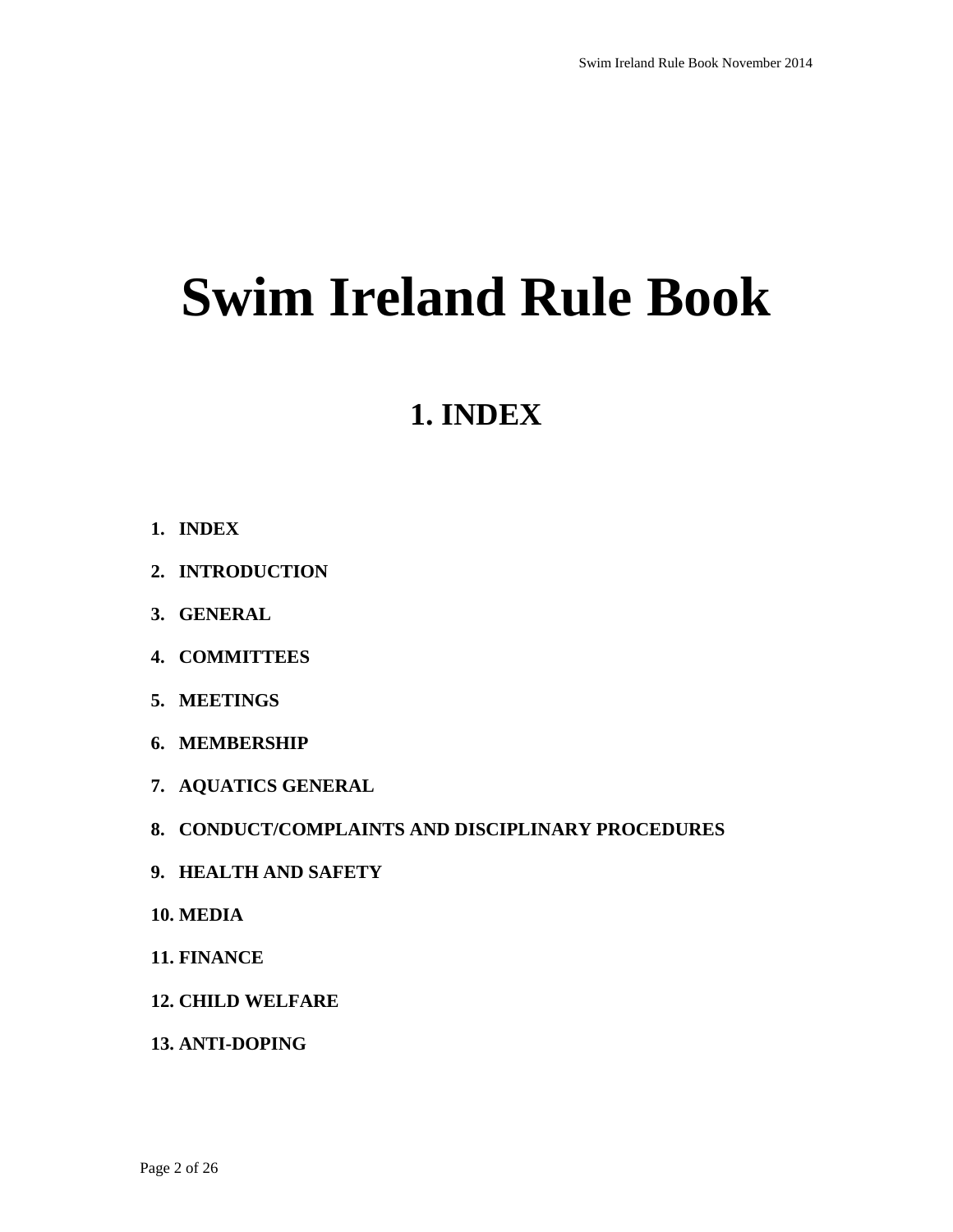# **2. INTRODUCTION**

The Irish Amateur Swimming Association Limited trading as Swim Ireland is the national governing body for swimming, water-polo, diving and associated aquatic sports in Ireland (including Northern Ireland) and is recognised as such by the Irish Sports Council, Sport N.I., the Olympic Council of Ireland and the Irish Government.

Swim Ireland is a company limited by guarantee and its constituent documents are its Memorandum and Articles of Association (the "Company"). The Memorandum and Articles of Association of a company provides the framework within which the Company will operate. The Swim Ireland Memorandum and Articles deals primarily with the functioning of Swim Ireland as a legal entity (ie a company) but does not provide the level of detail required for the day-to-day operating of the organisation. Therefore, this Rule Book deals with the more general aspects of the day-to-day operations of Swim Ireland.

Please note that this Rule Book refers to other documentation that may be pertinent for the purposes of Swim Ireland Rules and Regulations. Such documentation can be obtained from the Swim Ireland offices.

## **2.1 Definitions**

| "Affiliate Member"       | has the meaning ascribed to it in the Articles;                                                                                                                                                                                                                                                                                                                                                                                                         |
|--------------------------|---------------------------------------------------------------------------------------------------------------------------------------------------------------------------------------------------------------------------------------------------------------------------------------------------------------------------------------------------------------------------------------------------------------------------------------------------------|
| "Articles"               | means the Articles of Association of Swim Ireland for the time<br>being and as amended from time to time;                                                                                                                                                                                                                                                                                                                                               |
| "Associate Member"       | has the meaning ascribed to it in the Articles;                                                                                                                                                                                                                                                                                                                                                                                                         |
| "Board"                  | means the Board of Directors of Swim Ireland for the time being;                                                                                                                                                                                                                                                                                                                                                                                        |
| "Club"                   | has the meaning ascribed to it in the Articles;                                                                                                                                                                                                                                                                                                                                                                                                         |
| "Club Committee"         | means the Club Management Committee and any other committee<br>or sub-committee established by the Club for any purpose;                                                                                                                                                                                                                                                                                                                                |
| "Club Member"            | has the meaning ascribed to it in the Articles;                                                                                                                                                                                                                                                                                                                                                                                                         |
| "Commercial<br>Partners" | means those sponsors, licensees, supporters, official suppliers and<br>any other commercial entity providing financial and/or technical<br>support or goods and/or services directly or indirectly to Swim<br>Ireland from time to time in consideration of publicity, rights of<br>association or other commercial benefit to them (other than for<br>consideration of payment in full of the retail cash value of the<br>goods or services supplied); |
| "Committee"              | means a National Committee, Regional Committee or Club                                                                                                                                                                                                                                                                                                                                                                                                  |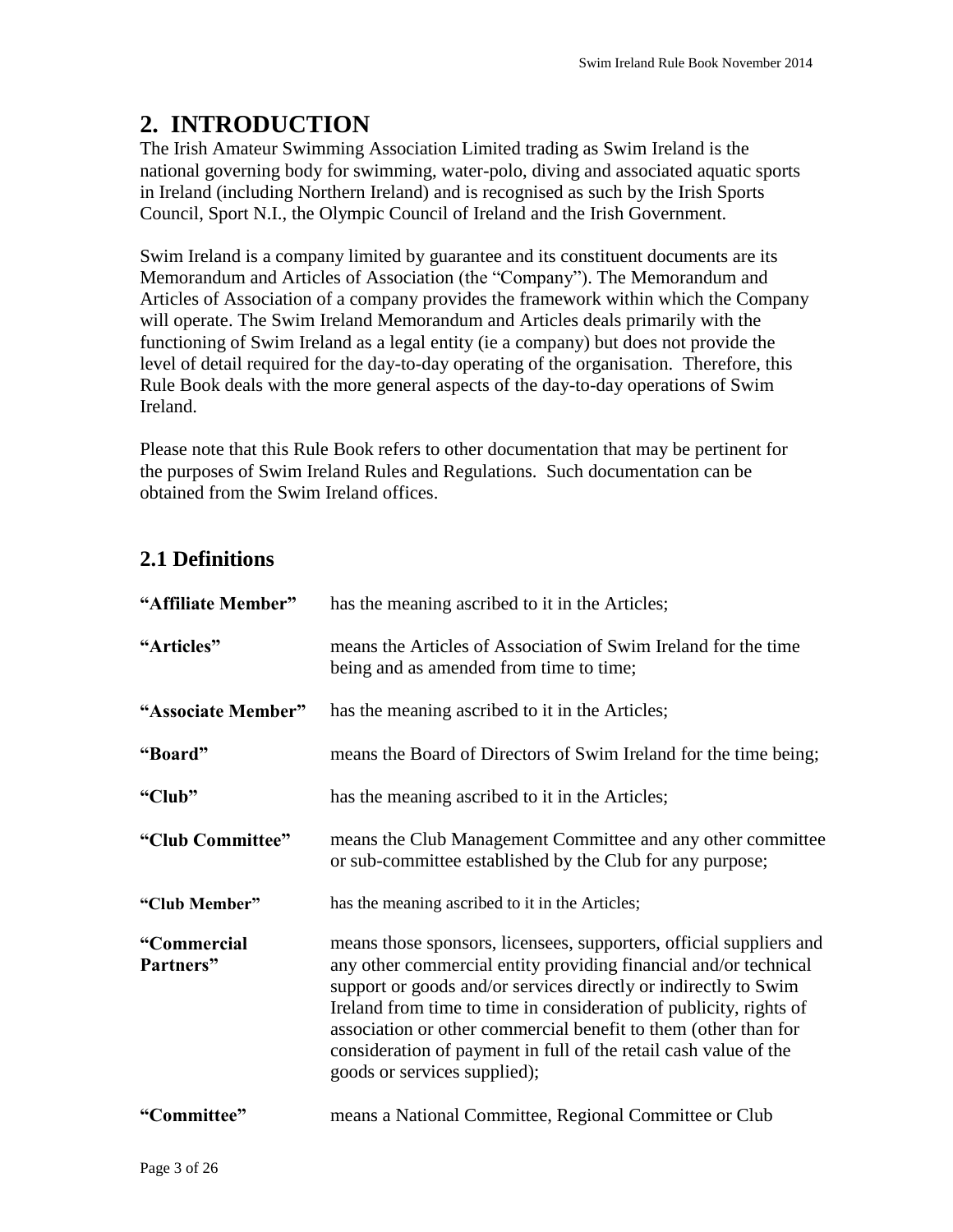Committee or a sub-committee of any of them;

| "Company"         | Irish Amateur Swimming Association Limited trading as Swim<br>Ireland:         |
|-------------------|--------------------------------------------------------------------------------|
| 'Connacht Region' | means the counties of Galway, Leitrim, Longford, Mayo,<br>Roscommon and Sligo; |

**"Designated Person"** has the meaning ascribed to it in the Swim Ireland's Child Welfare Guidelines "Safeguarding Children" as amended from time to time.

**"FINA"** has the meaning ascribed to it in the Articles;

- **"High Performance Swimming"** means the high performance programme established by Swim Ireland for its high performance swimmers;
- **"Immediate Family Member"** means in relation to any person, his/her parents, siblings, spouse or children;
- **'Leinster Region'** means the counties of Carlow, Dublin, Kildare, Kilkenny, Laois, Louth, Meath, Offaly, Westmeath, Wexford and Wicklow;
- **"LEN"** has the meaning ascribed to it in the Articles;
- **'M&A'** means the Memorandum and Articles of Association of Swim Ireland;
- **"Members"** means Club Members, Associate Members and Affiliate Members;
- **'Munster Region'** means the counties of Clare, Cork, Kerry, Limerick, Tipperary and Waterford;
- **'National Committee'** means any one of the Standing Committees, and/or such other Board appointed committee such as the Officials Committee;
- **'National Plan'** means the Swim Ireland Strategic Plan and any annual plans prepared there from;
- **'Region'** means the geographical provinces of Connacht, Leinster, Munster and Ulster;
- **"Regional Bodies"** means the Regional Management Committees, their subcommittees and any other governing bodies of the Regions;
	- Has the meaning ascribed to it in the Articles;
- **Management Committee"**
- *"***National Team"** means the team of athletes which is selected by Swim Ireland

**"Regional**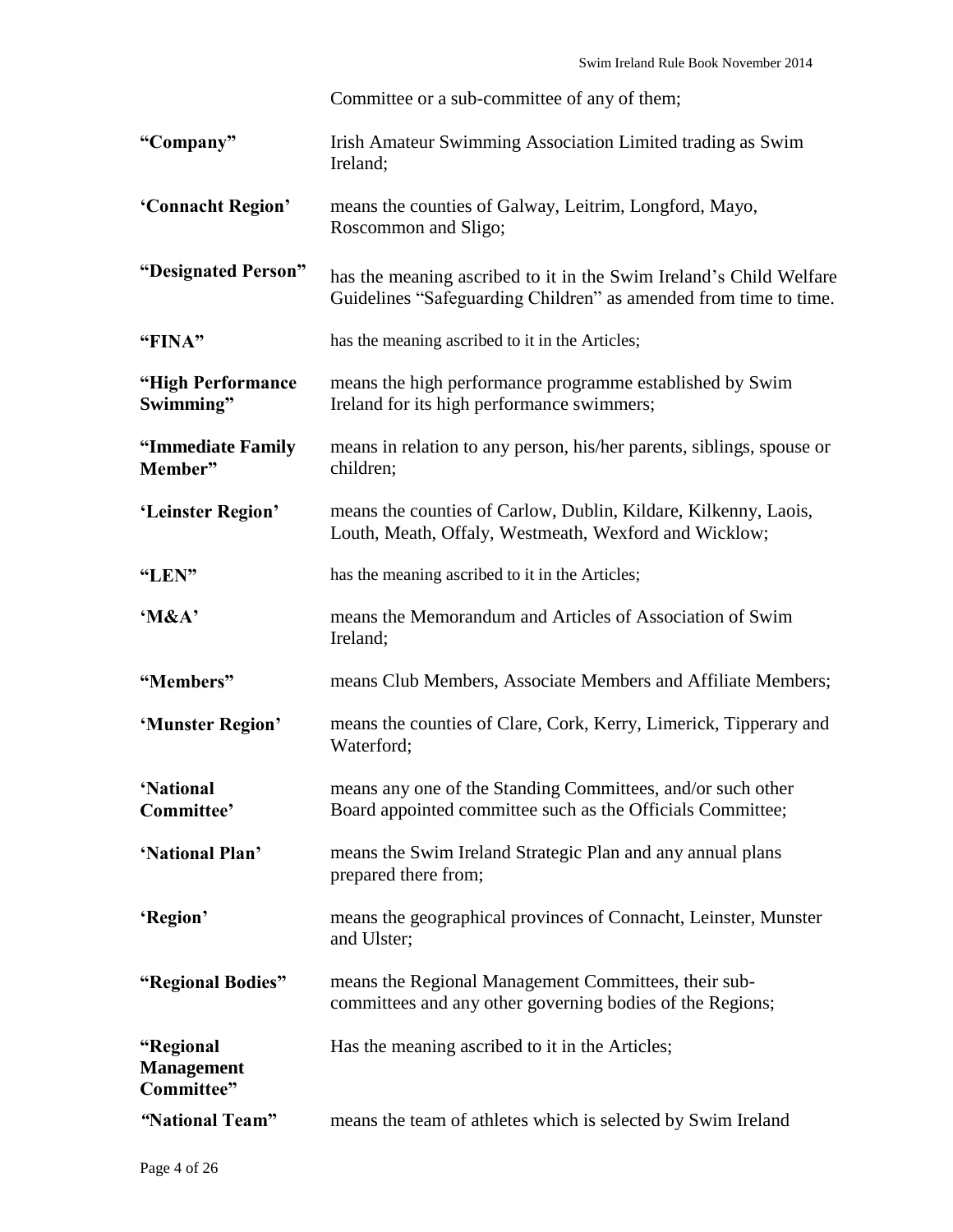|                                                                                               | from time to time as the national representative team of Ireland<br>for any discipline within the sport of swimming (including<br>synchronized swimming), diving, water polo and associated<br>disciplines in any international competition; |
|-----------------------------------------------------------------------------------------------|----------------------------------------------------------------------------------------------------------------------------------------------------------------------------------------------------------------------------------------------|
| "Rule Book"                                                                                   | means this rule book as amended by the Board from time to<br>time;                                                                                                                                                                           |
| "Standing<br>Committee"<br>" $SI"$                                                            | has the meaning ascribed to it in the Articles;                                                                                                                                                                                              |
|                                                                                               | means Swim Ireland;                                                                                                                                                                                                                          |
| "SI Complaints and<br><b>Disciplinary</b><br>Procedures"<br>"Swim Ireland Meet<br>Conditions" | means the complaints and disciplinary procedures adopted by<br>Swim Ireland as amended from time to time;                                                                                                                                    |
|                                                                                               | means the rules and guidelines published by Swim Ireland from<br>time to time governing the holding of events, demonstrations or<br>competitions in the various disciplines of the sport at Club,<br>Regional or National Level;             |
| 'Ulster Region'                                                                               | means the counties of Antrim, Armagh, Cavan, Derry, Donegal,<br>Down, Fermanagh, Monaghan and Tyrone;                                                                                                                                        |

#### **2.2 Interpretation**

In this Rule Book:

- The singular shall include the plural and vice versa.
- Unless the context or subject otherwise requires, references to words in one gender include references to the other genders.
- reference to a person shall include an individual, partnership, corporation, limited liability company, business trust, joint stock company, trust, unincorporated association, joint venture, governmental entity or authority or other entity of whatever nature.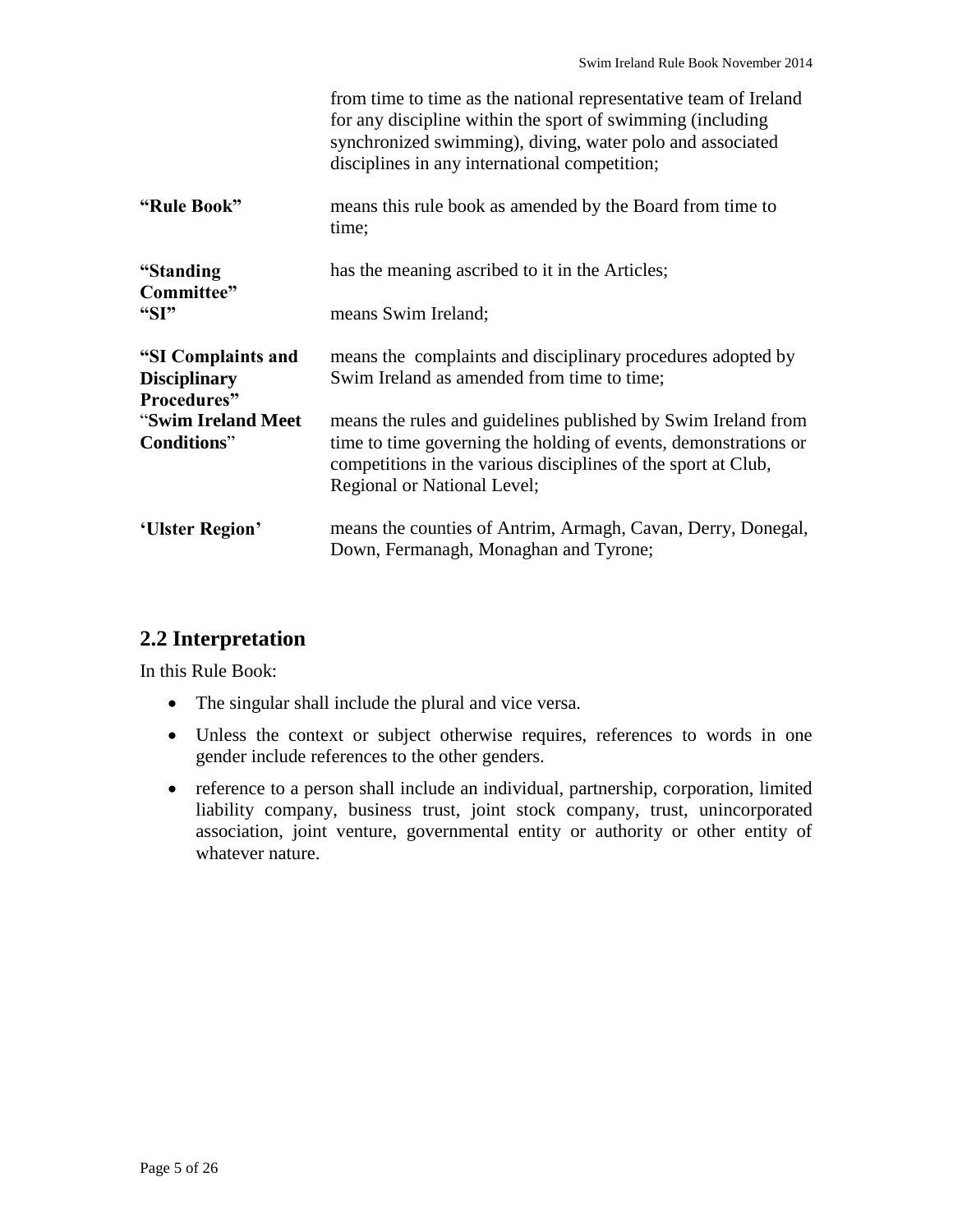# **3. GENERAL**

- **3.1** All Members, Clubs and Regions must affiliate to Swim Ireland on an annual basis based on the rules in operation at that time (see Section 5).
- **3.2** All Members, Clubs and Regions are bound by and must comply with the rules and regulations contained in the following documents (as amended from time to time)\*:
	- i. Swim Ireland's M&A
	- ii. Swim Ireland's Rule Book
	- iii. The Irish Sports Council's and Sport Northern Ireland's Code of Ethics and Good Practice in Children's Sport in Ireland
	- iv. Swim Ireland's Child Welfare Guidelines and Regulations
	- v. Swim Ireland's Codes of Conduct
	- vi. Swim Ireland's Complaints and Disciplinary Procedures
	- vii. The Irish Anti-Doping Rules (or equivalent rules produced by the Irish Sports Council) and the FINA Technical and Anti-Doping Regulations
	- viii. Swim Ireland's, LEN's and FINA's Competition Rules
	- ix. applicable Regional Bodies' and Clubs' constitutional documents, rules and regulations
	- x. any other rules, directions and regulations adopted by the Board.
- **3.3** All Regions and Clubs must have constitutional documents and rules in place which support and do not conflict with Swim Ireland's M&A, Rule Book and any other regulations, programmes or directions issued by the Board. All Regions and Clubs must provide an up to date copy of their constitutional documents, rules and regulations to Swim Ireland and its representative within 7 days of receipt of a request for such documents from Swim Ireland.
- **3.4** All Clubs must provide Swim Ireland with an up-to-date list of their Club Members as part of the annual affiliation process and must ensure new members are registered with Swim Ireland within 14 days of stating their intention to join the Club and commencement of participation in Club activities.
- **3.5** Each Club must make available to all its Club Members the documents at 2.2 above. 'Make available' means notify Club Members of the existence of this documentation and offer them the opportunity to view it, if requested.
- **3.6** All those involved in the operation and management of Clubs must be Members of Swim Ireland both for compliance with the Rule Book and for insurance purposes.
- **3.7 Non Compliance:** Any claim that a Member, Club, Region or any other person bound by the provisions of this Rule Book has breached any provision of the Rule Book will be dealt with through the Swim Ireland Complaints and Disciplinary Procedures.

*\*Members should note that the above documentation is available on the Swim Ireland website [\(www.swimireland.ie\)](http://www.swimireland.ie/) and through the Swim Ireland Office*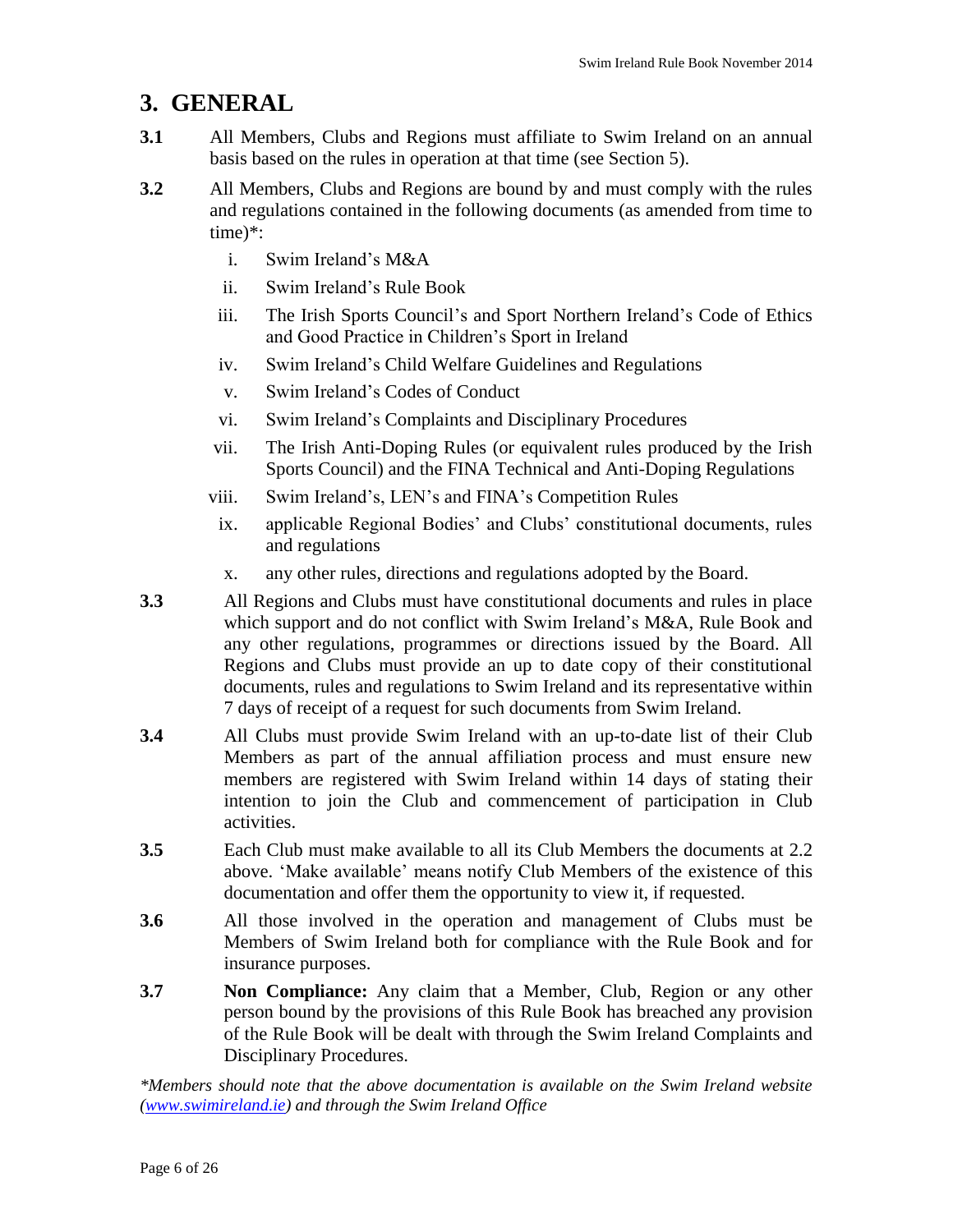# **4. COMMITTEES**

#### **4.1 General**

- **4.1.1** All Committee members must be Associate Members or Club Members unless otherwise specifically approved by the Board;
- **4.1.2** All Committee members must declare conflicts of interest prior to any discussion on the relevant topic and shall leave the meeting during the discussion and decision making on the relevant topic.

#### **4.2 Regional Committees**

- **4.2.1** Regional Management Committees exist to run the affairs of the Region in accordance with the National Plan and the specific needs of the Region
- **4.2.2** Each Regional Management Committee must develop a regional development plan (which shall include financial planning) in consultation with Swim Ireland and based on the National Plan. Each regional development plan will be reviewed and agreed on an annual basis with Swim Ireland. Such plans must be submitted to Swim Ireland as required each year. No funding shall be released directly to any Regions which has not complied with the above requirements in full.
- **4.2.3** Regional Management Committees may establish rules regarding the running of competitions, events, courses and any other matters they consider necessary within the Region provided that such rules do not conflict with the M&A, Rule Book and any other regulations, programmes or directions issued by the Board.
- **4.2.4** Regional Management Committees must forward Swim Ireland a copy of their regional handbook/events guide for that season prior to 1 December of each year.
- **4.2.5** Regional Bodies must comply with the Rule Book (and the documentation outlined in 2.2 above) and any other regulations, directions or programmes set down by the Board.
- **4.2.6** Regional Bodies shall promptly provide Swim Ireland with all financial and other information requested by Swim Ireland.
- **4.2.7** Regions shall establish committees to assist in the management of regional matters. In particular each Region must appoint a Regional Complaints Committee in accordance with the provisions of the Articles.
- **4.2.8** Each Region shall use its best endeavours to ensure all relevant regional representation on National Committees is fulfilled within the timeframe required. Failure to do so may result in the position being filled from outside the Region.
- **4.2.9** All Regions must adopt and comply with the Swim Ireland Regional Accreditation Programme and any failure by any Region to do so shall result in the withdrawal of Swim Ireland funding from that Region or such other sanction as is deemed appropriate under the Swim Ireland Complaints and Disciplinary Procedures.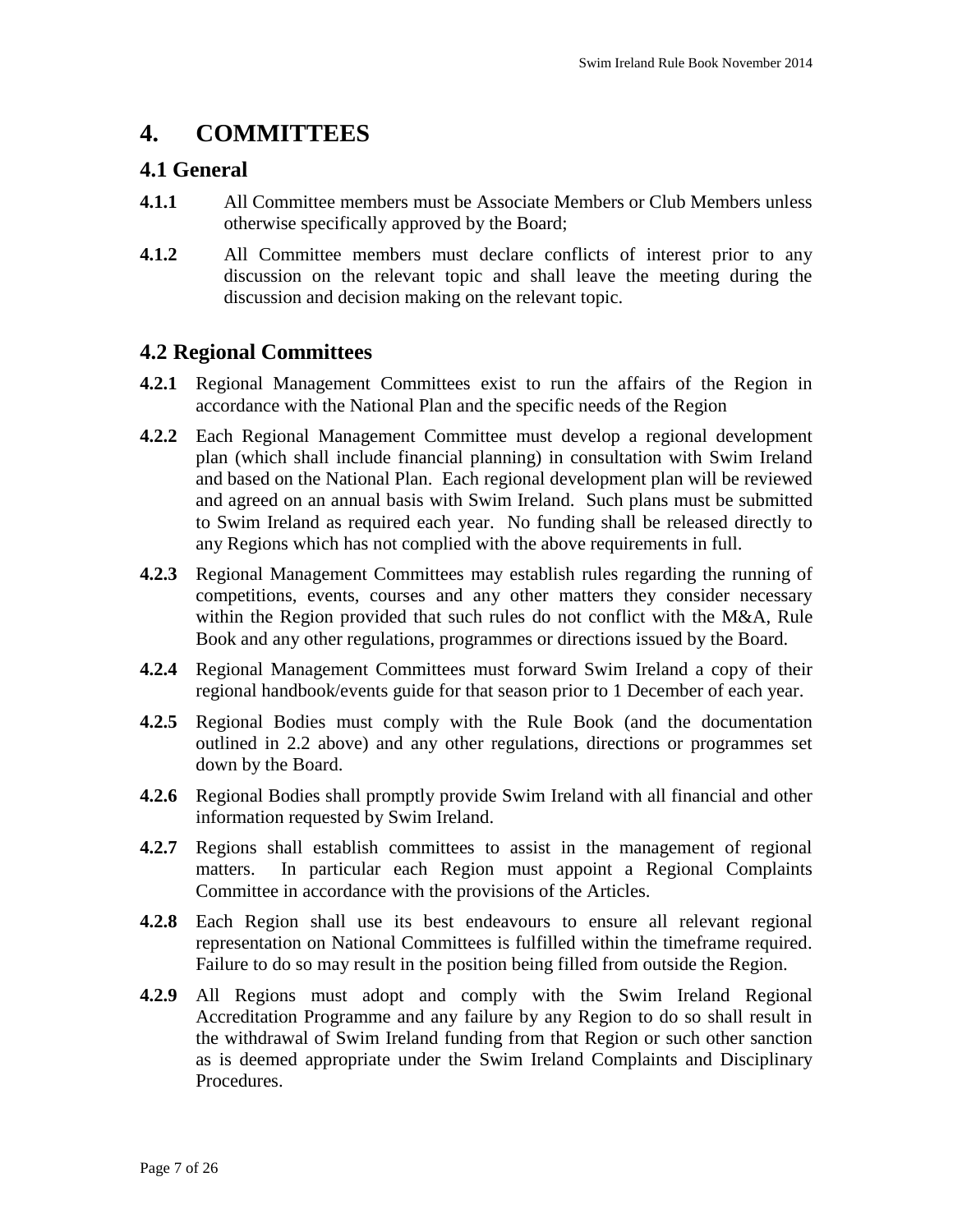#### **4.3 National Committees**

- **4.3.1** In order to be eligible for election onto National Committees, the following qualifications/experience is required of an Associate Member or Club Member as a minimum:
	- **National Performance Committee**: All members of the High Performance Committee must be currently active and licensed as a coach within Swim Ireland and be a Qualified Coach Level 2.
	- **Education Technical Committee**: All member nominees to the Education Technical Committee must be currently active and licensed as a swimming teacher/coach within Swim Ireland and be either:
		- a) qualified teacher Level 2 of aquatics; or
		- b) qualified Level 2 Coach of swimming: or
		- c) recognised by the Company as a holder of a recognised equivalent qualification; or
		- d) qualified Level 2 coach of one of the disciplines or holder of the highest level of qualification of one of the disciplines currently offered by the Company
	- **Competitions Committee:** All members of the Competitions Committee must have a basic knowledge and experience of organisation and operation of competitions at Club and Regional level.
	- **Child Welfare Committee**: All members of the Child Welfare Committee must have successfully completed:
		- (a) the Child Protection in Sport awareness (Irish Sports Council) or Safeguarding Children Course (Sport NI); and
		- (b) the Club Children's Officer training as provided by the Irish Sports Council or Sport NI; and
		- (c) have one year as a Swim Ireland Club Children's Officer or two years experience being involved in the organisation and operation of a Swim Ireland club.
	- **Masters Committee**: All members of the Masters Committee must be either:
		- a) a current competitor in a discipline within the sport of swimming (including synchronized swimming), diving, water polo or associated disciplines; or
		- b) an organiser of Master swimming.
	- **Selection Committee**: All members of the Selection Committee must have knowledge of High Performance Swimming and of current swimmers' performances.
	- **Complaints & Disciplinary Committee**: All members of the Complaints & Disciplinary Committee must have either past or present experience as a member of their Club's Committee or a regional or national committee and must have successfully completed as a minimum the Irish Sports Council or Sport NI basic awareness training course.
	- **Diving Committee**: All elected members of the Diving Committee must be involved in the sport of diving in Ireland either as an active competitor or organiser of the sport.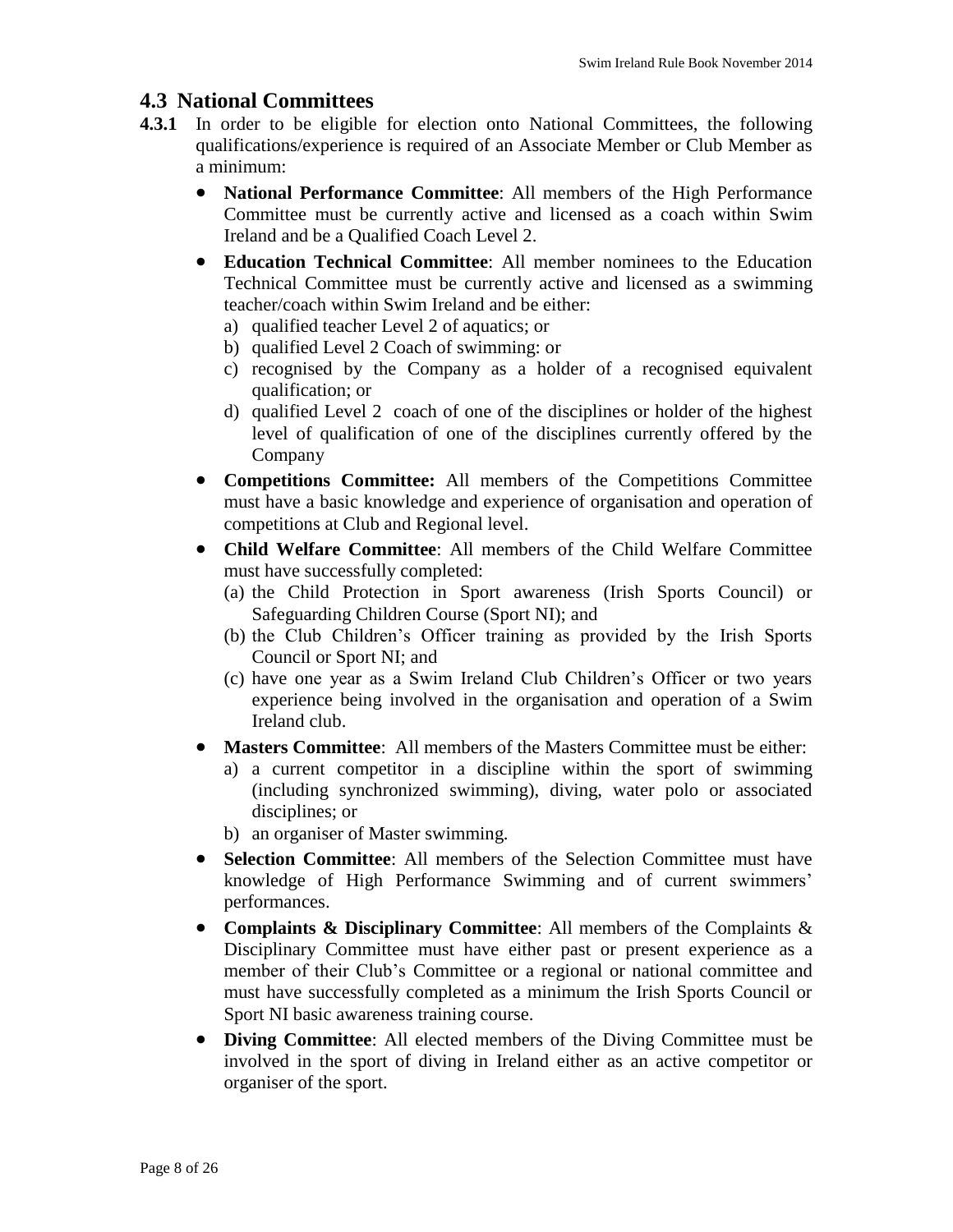- **Officials Committee** All members of the Officials Committee must be on the current FINA Officials List or a registered Swim Ireland Referee.
- **Audit Committee** At least one member of the Audit Committee must be a member of either the Institute for Chartered Accountants in Ireland, or the Institute of Certified Public Accountants in Ireland or [the Association of](http://www.acca.co.uk/)  [Chartered Certified Accountants](http://www.acca.co.uk/) (or the equivalent of one of the above) and hold a valid practising certificate from such body.
- **4.3.2** All National Committees must operate in line with its terms of reference as set by the Board and as amended from time to time.
- **4.3.3** All National Committee members shall be entitled to expenses in accordance with Swim Ireland's expenses policy as amended from time to time. Details of Swim Ireland's expenses policy shall be available from Swim Ireland on request.
- **4.3.4** Each incoming National Committee shall at its first meeting receive the existing yearly plan (including financials) from the outgoing National Committee. Each National Committee shall, by April 30 each year (or such other time as required by the Board), prepare and submit a yearly plan to Swim Ireland for approval by the Board. The yearly plan shall run from September of that year to the end of August of the following year. Templates of the yearly plan shall be provided by the Swim Ireland.

#### **4.4 Club Committees**

- **4.4.1** Each Club must appoint a Club Management Committee which shall be responsible for the day to day management of the Club. The Club Management Committee may delegate any of its powers to a committee or sub-committee established by the Club Management Committee. Any such delegation may be made subject to any conditions the Club Management Committee may impose and may be revoked or altered at any time by the Club Management Committee.
- **4.4.2** Coaches should not be members of Club Committees but should liaise with and report on a regular basis to their Club Committee. For the purpose of this regulation Coaches are defined as those involved in the practice of teaching and coaching for more than three hours per week on an ongoing basis. Club Coaches should be required and invited to attend a minimum of three Club Committee meetings per year to discuss and report on club coaching matters.
- **4.4.3** Each Club must appoint a Children's Officer who shall be responsible for overseeing the safety and welfare of any children involved in the Club. Every Children's Officer should be consulted with regularly by their Club Committee and required to attend a minimum of three Club Committee meetings per year to discuss and report on child welfare matters.
- **4.4.4** All Club Committees must ensure that a formal written agreement is in place with the owner(s) of any pool and facilities used by the Club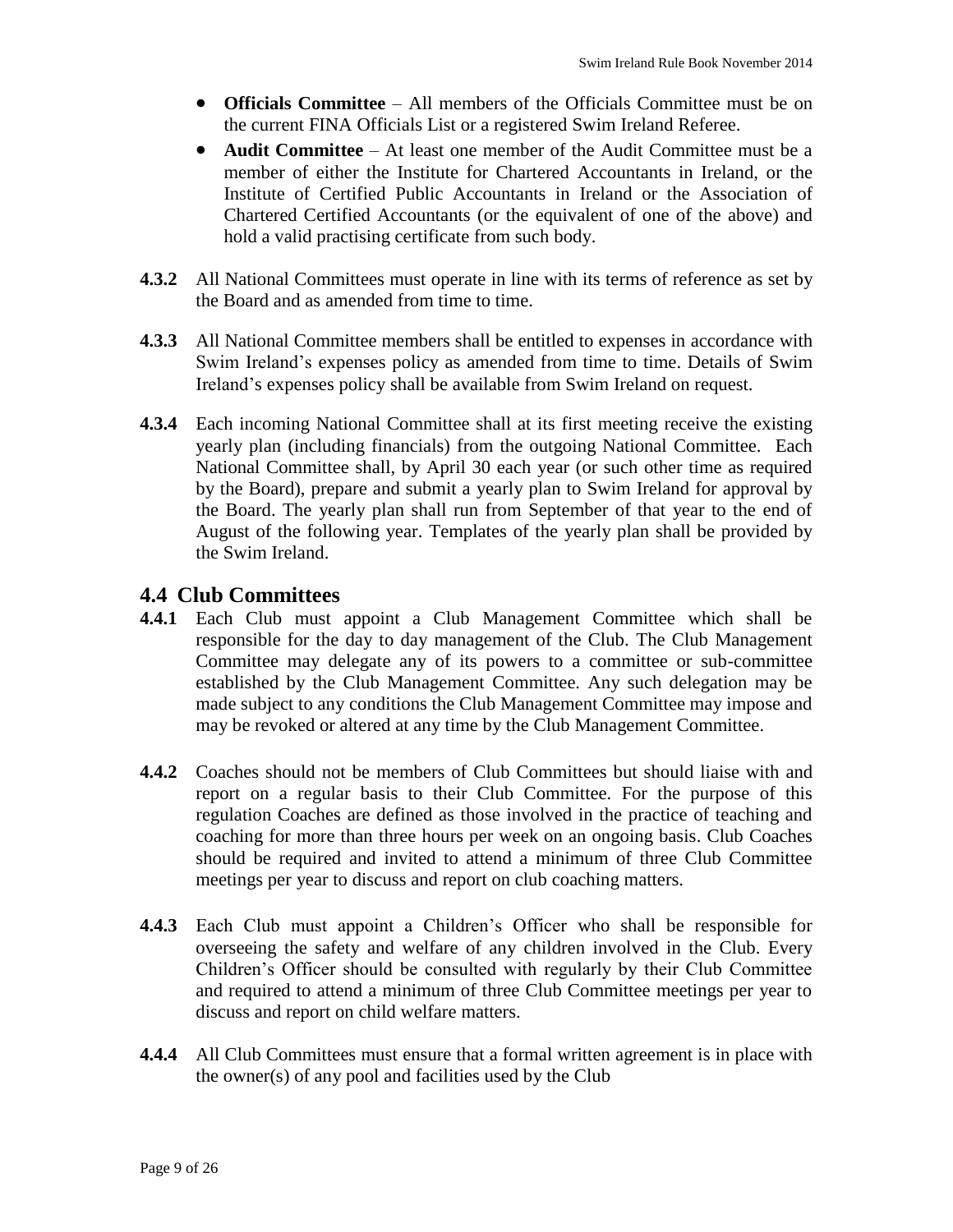**4.4.5** All Club Committees must ensure that written terms and conditions are in place with all teaching, coaching and other staff (such as sports science and medical support staff) involved in the Club whether they are acting on a voluntary basis or paid by the Clubs.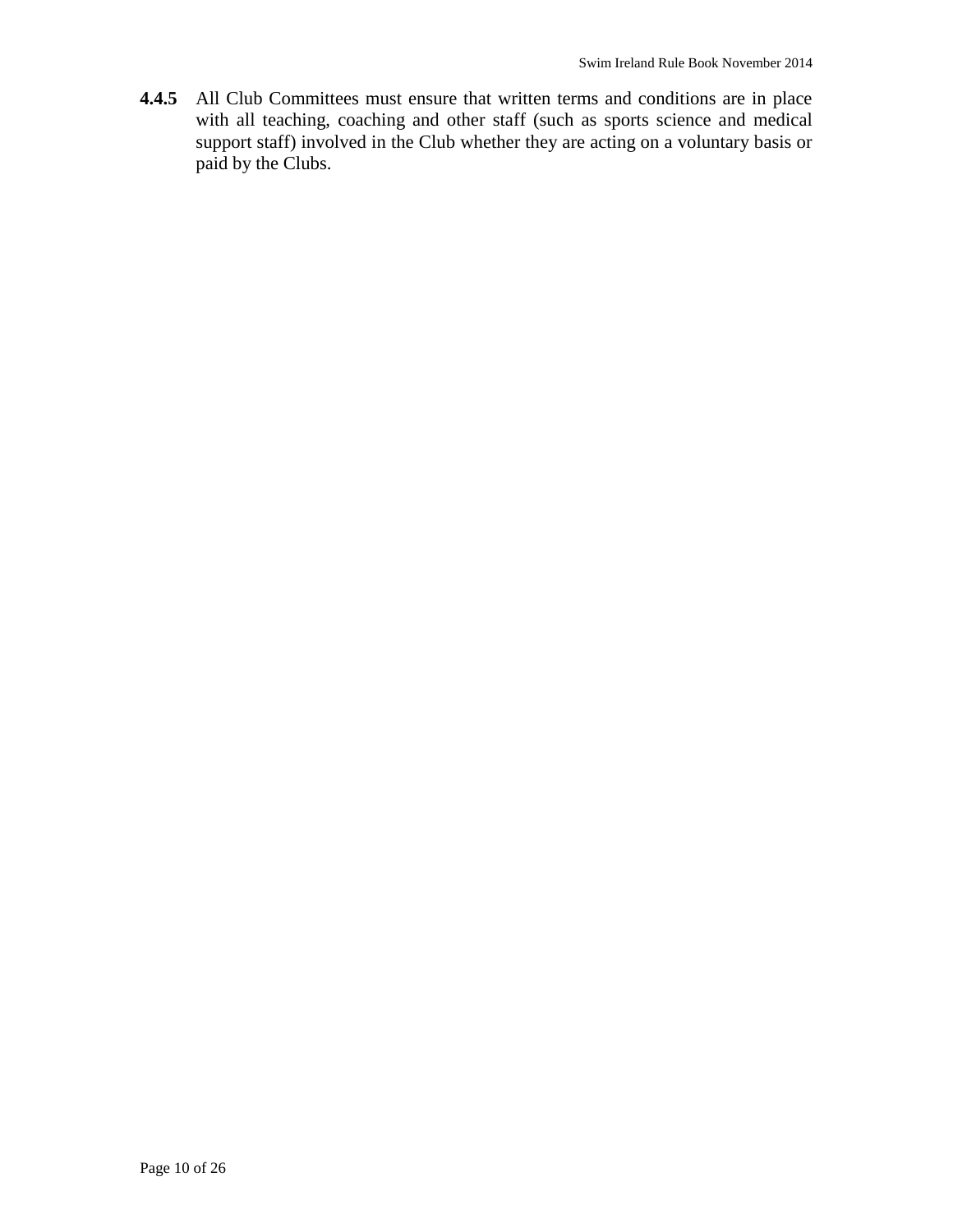### **5. MEETINGS**

#### **5.1 Annual General Meetings (AGMs)**

#### **5.1.1 Club AGM**:

- Each Club must hold an Annual General Meeting (**Club AGM**) of its members. Details of Club AGMs must be contained in each Club Constitution.
- A Parent or guardian of Club Members who are under the age of eighteen and who are not Club Members in their own right may represent his/her child/children (one parent only) at general meetings of the Club and may cast one vote only (regardless of the number of his/her children who are Club Members).
- Where a parent or guardian is a Club Member in his/her own right, he/she may exercise a vote on his/her own behalf independently of any vote he/she exercises on behalf of his/her child/children at general meetings of the Club i.e. such person may cast two votes, one on behalf of their children and one on their own behalf.
- Each Club shall ensure that proxy voting is not allowed at general meetings of the Club.

#### **5.1.2 Regional AGM**:

- Each Region shall hold a Regional Annual General Meetings (**Regional AGM**) at least two months prior to the Swim Ireland AGM. Each Region must advise the Swim Ireland Secretary and Swim Ireland Office within 10 days of its Regional AGM of the Regional representatives appointed to the Board and National Committees.
- Each Region shall ensure that proxy voting is not allowed at general meetings of the Region.

#### **5.2 Extraordinary General Meetings (EGMs)**

#### **5.2.1 Club EMG:**

All general meetings of Clubs other than Club AGMs shall be called Club Extraordinary General Meetings (**Club EGMs**). Clubs shall provide in their constitutional documents for the taking place of Club EGMs in the following circumstances:

- if a resolution to convene a Club EGM is passed at the preceding Club AGM; or
- if 20% of Club Members serve on the Club Secretary a written notice duly signed seeking the holding of such a Club EGM; or
- where two-thirds of the Club Management Committee or Club Management Committee resolve to convene a Club EGM.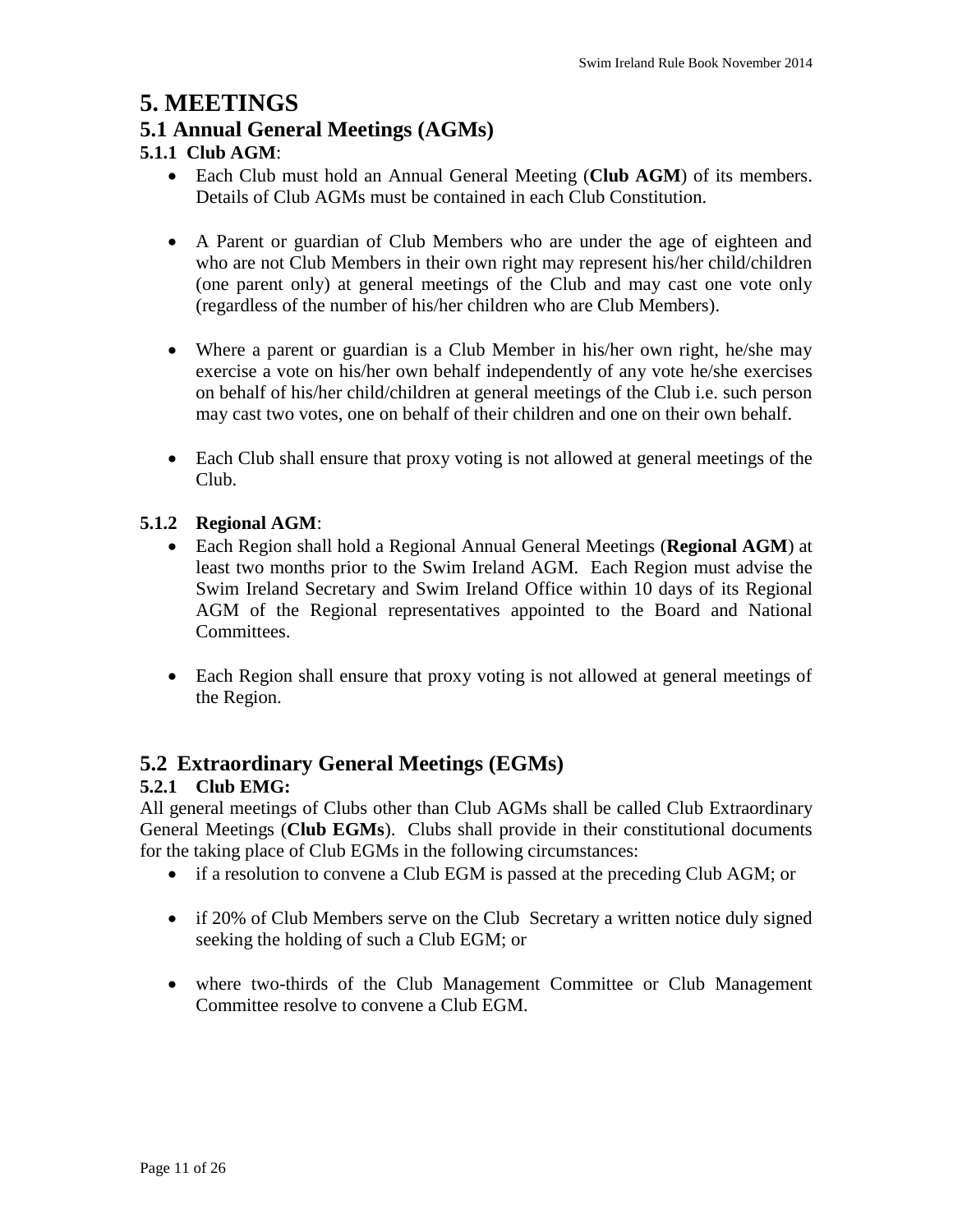#### **5.2.2 Regional**

All general meetings of Regions other than Regional AGM shall be called Regional Extraordinary General Meetings (**Regional EGMs**). Regions shall provide in their constitutional documents for the taking place of Regional EGMs in the following circumstances:

- if a resolution to convene a Regional EGM is passed at the preceding Regional AGM; or
- if 20% of Clubs in the Region serve on the Regional Secretary a written notice duly signed seeking the holding of such a meeting; or
- where two-thirds of the Regional Management Committee resolve to convene such a meeting.

#### **5.3 Standing Orders for Meetings**

- **5.3.1** Clubs shall have Standing Orders for the running of Club general meetings and Club Committees. Templates of the Club Standing Orders may be provided by the Company. Clubs shall ensure that their Standing Orders do no conflict with this Rule Book or any other guidelines or directions issued by Swim Ireland.
- **5.3.2** Regions shall have Standing Orders for the running of Regional general meetings and Regional Committees. Templates of the Regional Standing Orders may be provided by the Swim Ireland. Regions shall ensure that their Standing Orders do no conflict with this Rule Book or any other guidelines or directions issued by Swim Ireland.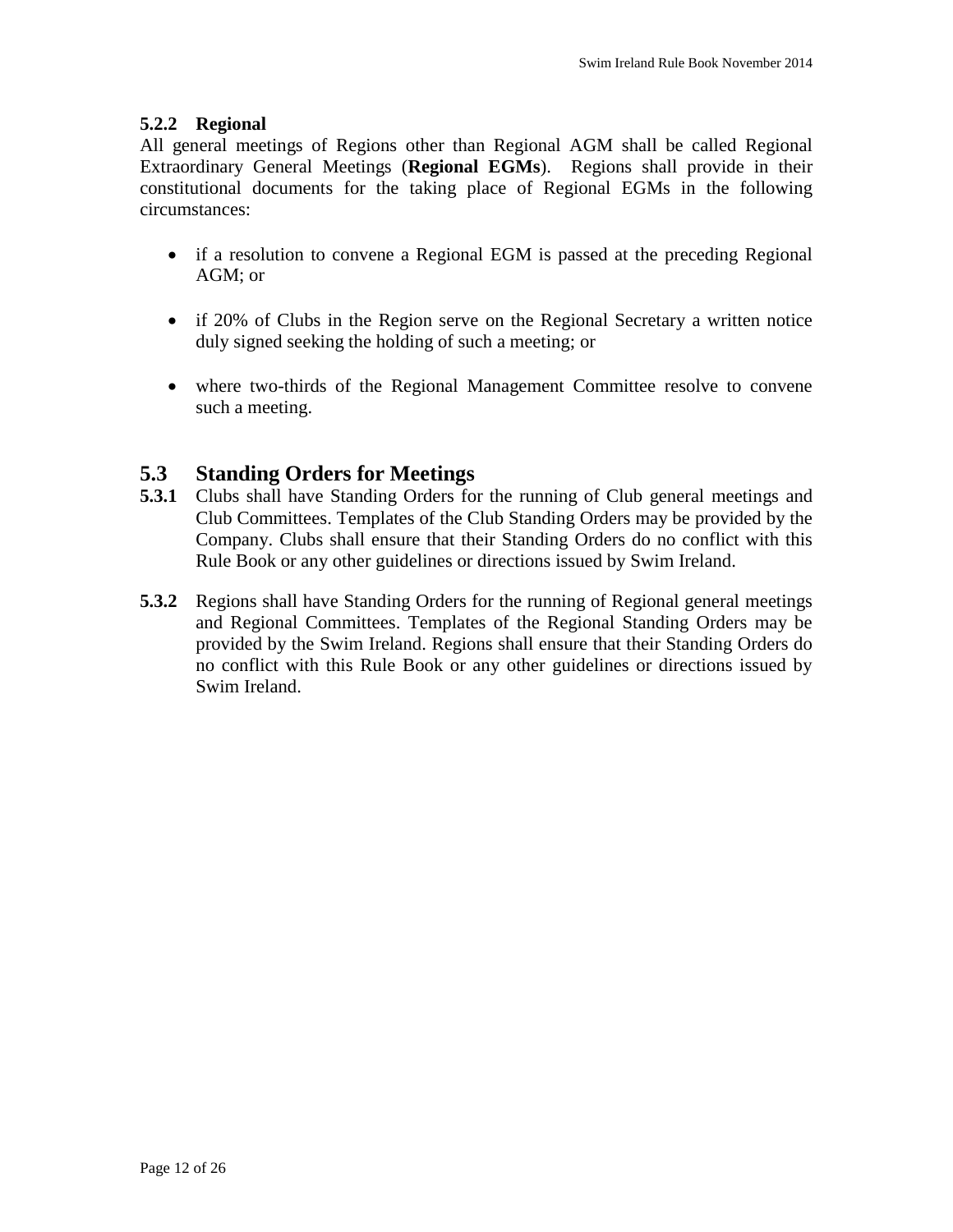# **6**. **MEMBERSHIP**

#### **6.1 General**

- **6.1.1** Any person who wishes to participate in activities under the auspices of Swim Ireland or who is involved in the operation of a Club or Region (whether as a competitor, official, organiser, Committee member, coach, teacher, Children's Officers or Designated Persons) must be a registered fully paid up member of Swim Ireland in accordance with the Swim Ireland Articles of Association.
- **6.1.2** Parents/guardians who are not Members in their own right but who register their child or children who are under eighteen years are automatically required to comply with and abide by
	- i) Swim Ireland's Rule Book
	- ii) The Irish Sports Council's and Sport Northern Ireland's Code of Ethics and Good Practice in Children's Sport in Ireland
	- iii) Swim Ireland's Child Welfare Guidelines and Regulations
	- iv) Swim Ireland's Codes of Conduct
	- v) Swim Ireland's Complaints and Disciplinary Procedures
	- vi) applicable Regional Bodies' and Clubs' constitutional documents, rules and regulations

This is a fundamental condition of membership of the parent's child/children whom they represent and which the parent(s) is deemed to accept by applying for membership on their child's/children's behalf.

- **6.1.3** Swim Ireland has the right to refuse membership or affiliation to any person, Club or Region and is not required to give an explanation for refusal.
- **6.1.4** Swim Ireland may suspend or terminate the membership or affiliation of any person, Club or Region in accordance with the M&A and the Swim Ireland Complaints and Disciplinary procedures.
- **6.1.5** It is a condition of membership or affiliation to Swim Ireland that persons are deemed to have agreed to participate in photographs and other media coverage at Swim Ireland events (home and abroad) which have been specifically approved by Swim Ireland with the relevant media.
- **6.1.6** It shall be a fundamental condition of membership of Swim Ireland that Members submit to and comply with any dope testing by Swim Ireland or any other relevant sporting or anti-doping bodies.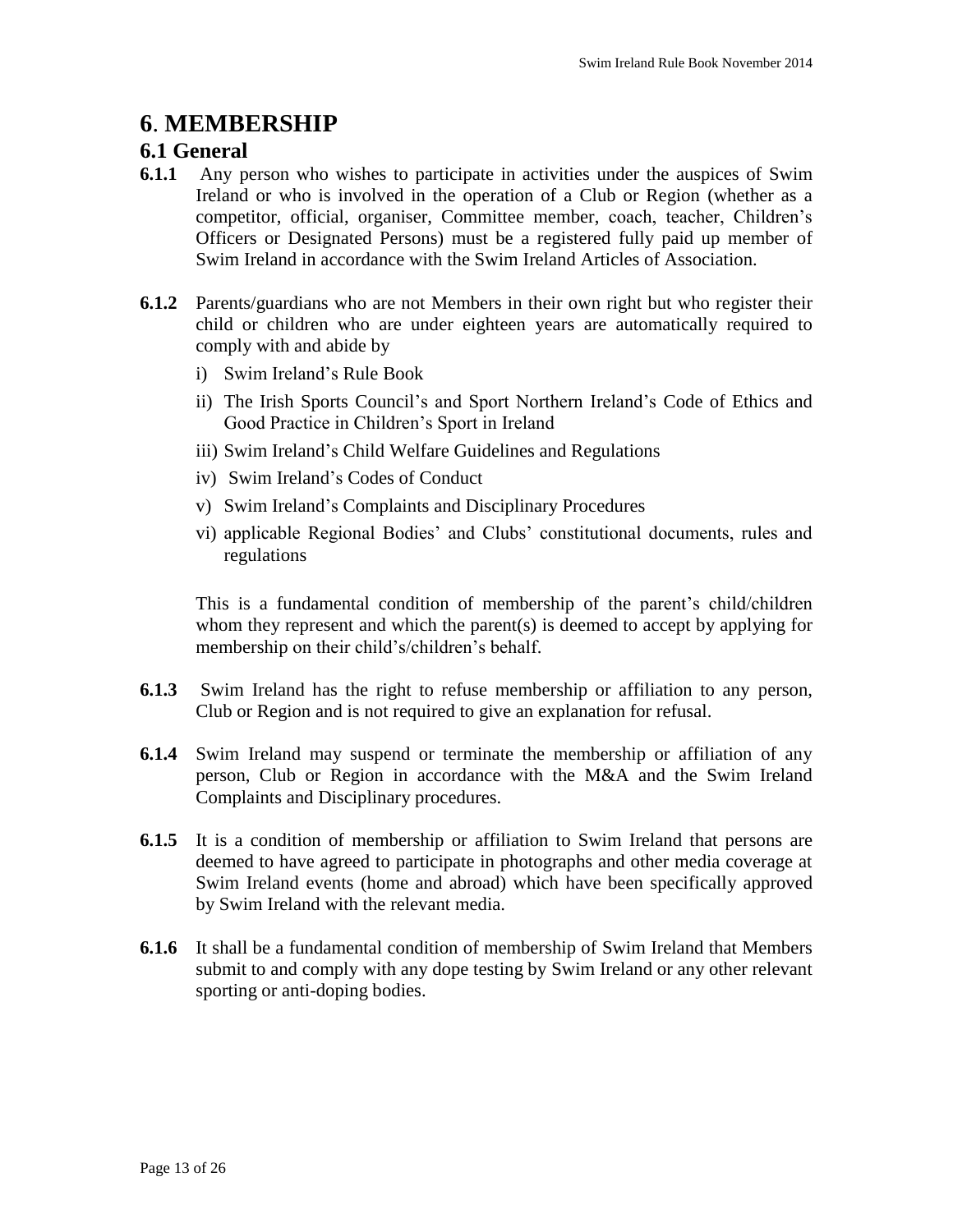#### **6.2 Associate Members**

**6.2.1** All Associate Members must renew their membership annually to Swim Ireland, by paying the annual membership fee as determined by Swim Ireland and completing the Associate Membership Pack and any other documentation required by Swim Ireland to the satisfaction of Swim Ireland.

#### **6.3 Club Members**

- **6.3.1** All members of Clubs must become Club Members on an annual basis, by paying the annual membership fee as determined by Swim Ireland and completing the Club Member Membership Pack and any other documentation required by Swim Ireland to the satisfaction of Swim Ireland.
- **6.3.2** A Club Member who ceases to be a member of the Club automatically ceases to be a member of Swim Ireland.
- **6.3.3** Where a Club is dissolved, all Club members automatically cease to be to be members of the Company.

#### **6.4 Affiliate Members**

- **6.4.1** All Affiliate Members must become Members of Swim Ireland on annual basis, by paying the annual membership fee as determined by Swim Ireland and completing the Affiliate Member Membership Pack and any other documentation required by Swim Ireland to the satisfaction of Swim Ireland.
- **6.4.2** All Affiliate Members shall promptly submit all requested information to Swim Ireland.
- **6.4.3** All Affiliate Members must have constitutional documents, rule books and regulations which comply with any applicable Swim Ireland guidelines or directions and which does not contain any provision which conflicts with the M&A, Rule Book and any other regulations or directions issued by Swim Ireland.
- **6.4.4** In the event of an Affiliate Member failing to comply with or enforce any disciplinary or other measure determined by Swim Ireland, the Board may suspend or terminate the Affiliate Members membership of Swim Ireland.
- **6.4.5** Affiliate Members must appoint an Affiliate Management Committee which will be responsible for the day to day management of the Affiliate Member's operations and must always be in existence to operate the Affiliate body in line with best practice.
- **6.4.6** All Affiliate Members shall comply with Swim Ireland's complaints and disciplinary procedures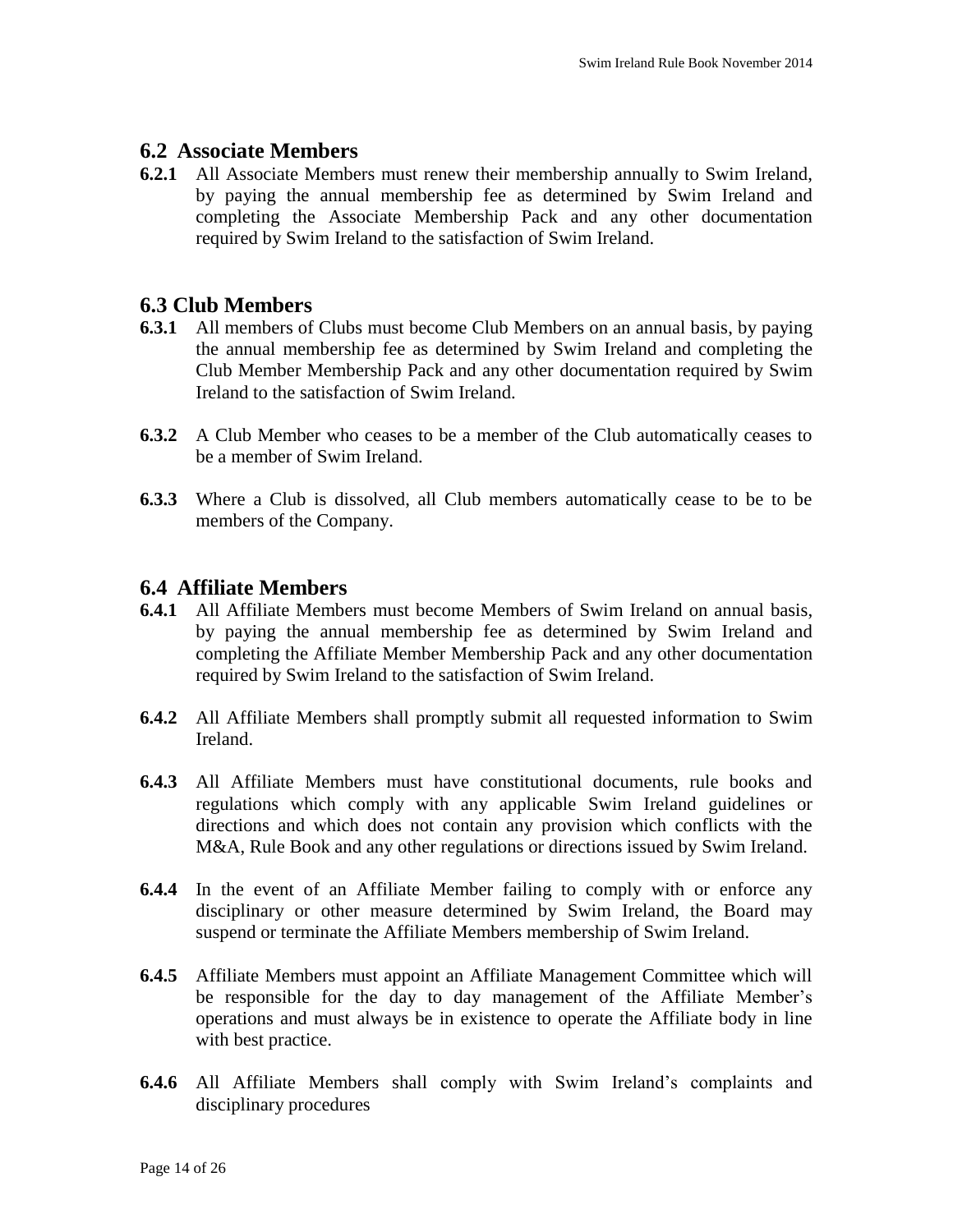- **6.4.7** All Affiliate Members shall ensure that terms and conditions and/or written contracts exist in relation to all leaders (i.e. coaches, teachers) in the Affiliate Member body and records are kept of same.
- **6.4.8** All Affiliate Members shall ensure that the rules of the Affiliate Member are set up and implemented.
- **6.4.9** All Affiliate Members shall ensure that correct recruitment procedures are followed in the appointment of teachers/coaches and leaders.

#### **6.5 New Members**

New Members joining Swim Ireland for the first time must complete a Membership Form and satisfy the terms and conditions of membership as specified by Swim Ireland at that time. A Swim Ireland number will be allocated to new Members which will last for the duration of membership. If membership is not renewed annually then it will be discontinued.

#### **6.6 Renewal of Membership**

Renewal of membership will take place at the time specified by Swim Ireland each year. If the required documentation is not received within 2 weeks of the relevant date the membership status of the Member will lapse. Lapsed Members are not insured and cannot partake in any activity which takes place under the auspices of Swim Ireland. If the documentation received does not satisfy the terms and conditions of membership, the Member will have 2 weeks from the date of notification to rectify the situation.

#### **6.7 Adult Clubs**

Clubs which do not allow children under the age of eighteen to be in any way involved in the Club either regularly or occasionally, will be designated "**Adult Clubs**". It is recognised that the Swim Ireland Child Welfare Guidelines will not be applicable to Adult Clubs and as a result they will have different affiliation requirements to other Clubs which must comply with the child protection and welfare elements of the Swim Ireland membership process.

#### **6.8 Clubs**

- **6.8.1** Clubs will ensure that the following four categories of Club Members are available for the Club:
	- **Club Competitor:** Competitive Swimmers, Water-polo players, Divers, Masters, etc.
	- **Non Competitor Club Member:** Those who wish to participate in Club activities but who do not want to compete.
	- **Learn-to-swim:** Class members (learn to swim). Such members will be covered under Club Insurance and no Swim Ireland membership fees will be levied for their first year ONLY of membership.
- **6.8.2** All Clubs must affiliate annually to Swim Ireland, by paying the annual affiliation fee as determined by Swim Ireland and completing the Club Affiliation Pack and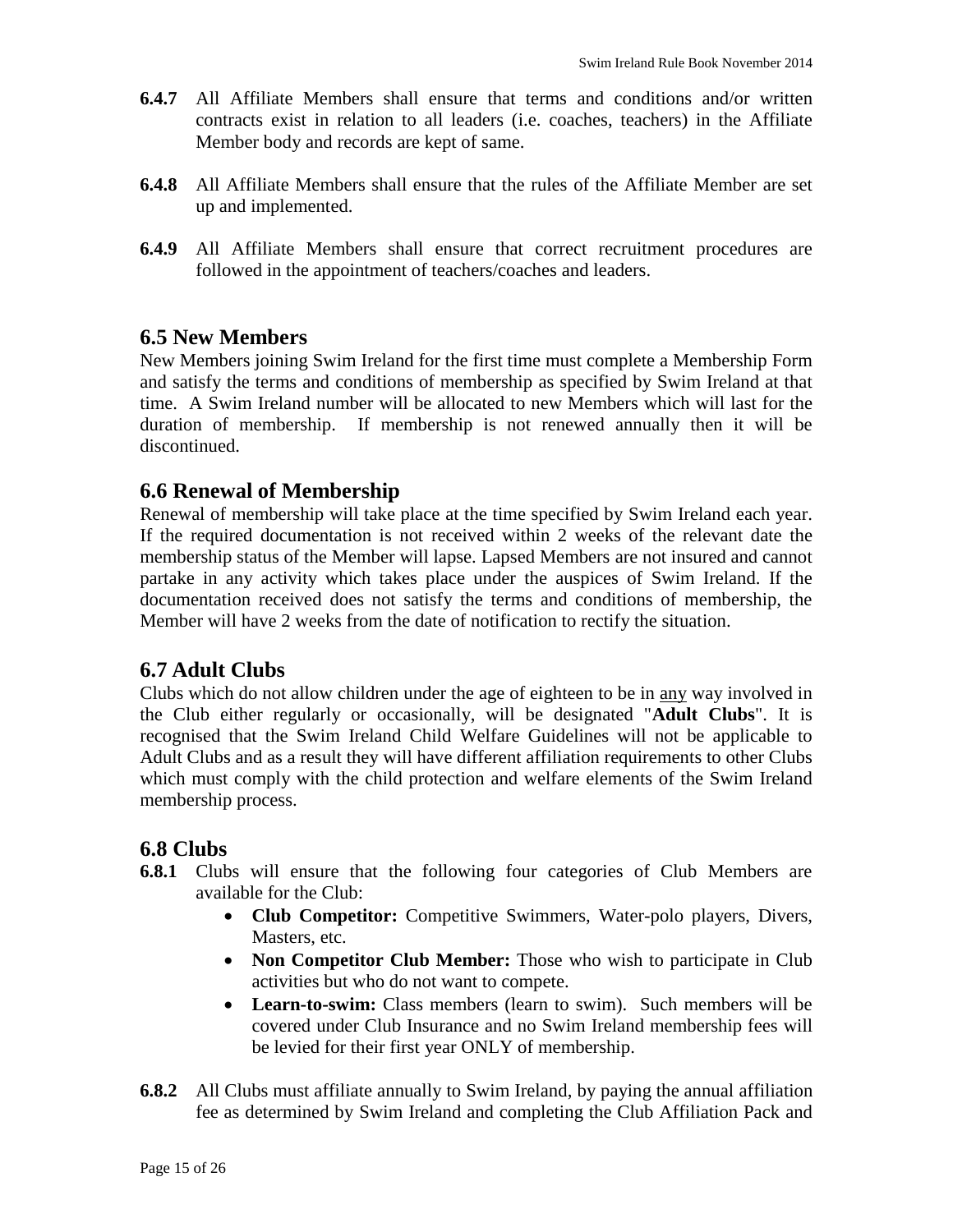any other documentation required by Swim Ireland to the satisfaction of Swim Ireland.

- **6.8.3** All Clubs shall promptly submit all requested information to Swim Ireland.
- **6.8.4** All Clubs must constitutional documents and rule books in place which comply with Swim Ireland based guidelines and which do not contain any provisions which conflict with Swim Ireland M&A, Rule Book or any other rules, regulations or directions issued by Swim Ireland.
- **6.8.5** A Club Management Committee must be appointed by each Club and must always be in existence to operate the Club in line with best practice.
- **6.8.6** All Club Committees must consult regularly Club personnel (including teachers, coaches and Children's Officers) and must fully consider any reports, recommendations or complaints of such Club personnel.
- **6.8.7** All persons working in Clubs as teachers or coaches must be suitably qualified, insured and licensed to carry out such work and must be Members of Swim Ireland.
- **6.8.8** All Clubs shall adopt and comply with Swim Ireland's complaints and disciplinary procedures. In the event of a Club failing to comply with or enforce any disciplinary or other measure determined by Swim Ireland, the Board may suspend or terminate the affiliation of such Club with Swim Ireland. Any proceeding against a Club shall be brought in accordance with the provisions of the Swim Ireland Complaints and Disciplinary Procedures.
- **6.8.9** All Clubs shall ensure that terms and conditions and/or written contracts exist in relation to all leaders (i.e. coaches, teachers) in the Club and records are kept of same.
- **6.8.10** All Clubs shall ensure that they a safety statement.
- **6.8.11** All Clubs shall ensure that the rules of the Club are set up and implemented.
- **6.8.12** All Clubs shall ensure that correct recruitment procedures are followed in the appointment of teachers/coaches and leaders.
- **6.8.13** All Clubs shall ensure that a recording of incidents/injuries is maintained including incident-action-outcome
- **6.8.14** All Clubs shall ensure that minutes of Club Committee meetings and Club General Meetings are kept (including Club Treasurer's reports).
- **6.8.15** All Clubs shall ensure that that they encourage regular turnover of Club Committee membership while ensuring continuity and experience.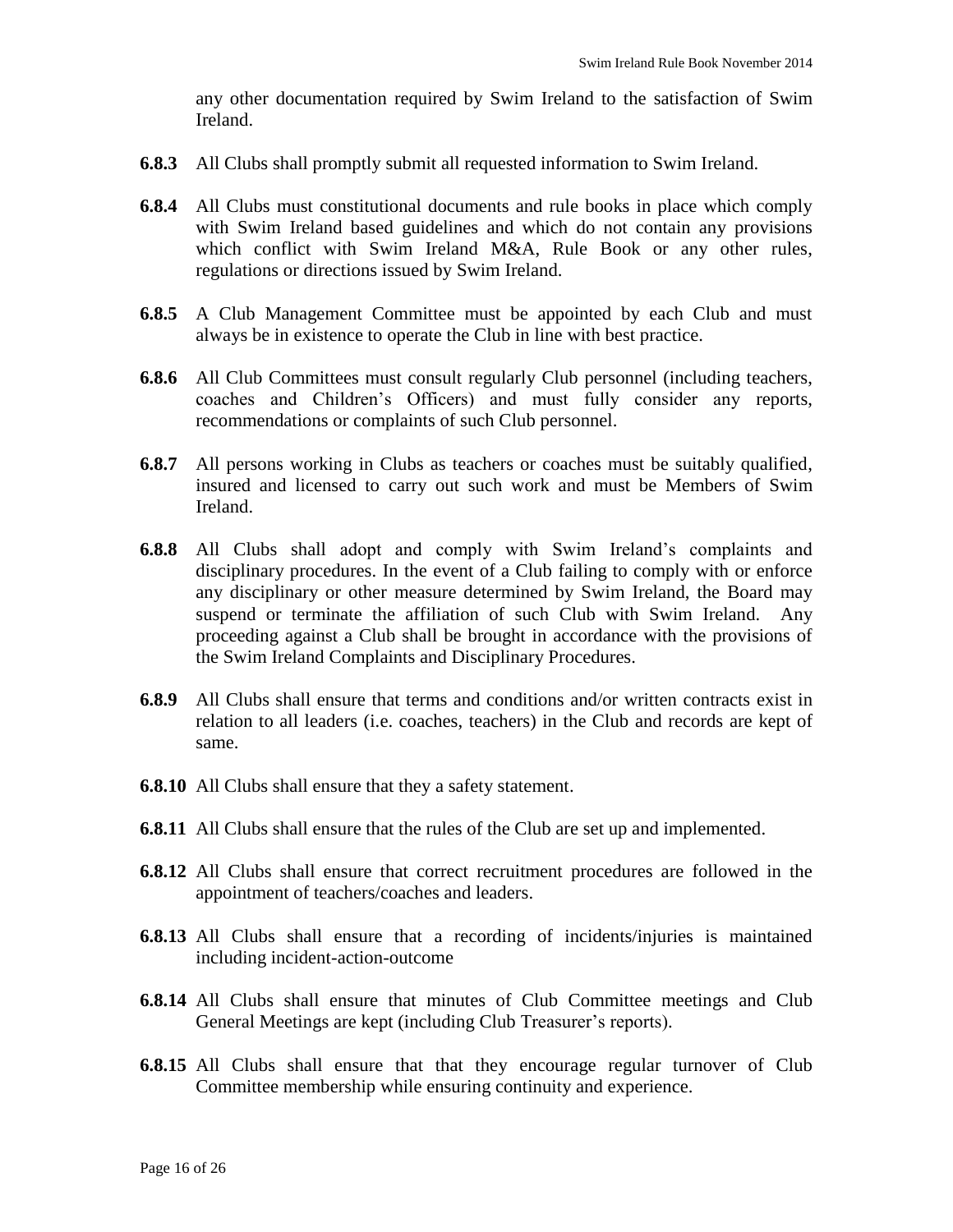- **6.8.16** Clubs shall comply with all the affiliation regulations drawn up by the Company from time to time.
- **6.8.17** Swim Ireland must approve the Club name, colours and location.
- **6.8.18** A new Club may affiliate to Swim Ireland if it meets the following requirements:
	- It comprises of eight or more Club Members.
	- It must have a duly appointed Club Management Committee consisting of at least three members including a Club President or Club Chairman, Club Secretary and Club Treasurer.
	- It must also comply with the Child welfare and protection requirements for the setting up of a new Club to the satisfaction of Swim Ireland.
	- It must have appointed a Club Children's Officer and Designated Person.
	- it must complete a Club Affiliation Form and satisfy the terms and conditions of affiliation as specified by Swim Ireland at that time. A Swim Ireland number will be allocated to new Club which will last for the duration of affiliation. If affiliation is not renewed annually then it will be discontinued.
	- New Clubs will be required to increase their number of Club Members over a period of time as agreed with Swim Ireland and failure to meet this schedule may lead to suspension or termination of the Club's affiliation to Swim Ireland.

#### **6.9 Transfers**

- **6.9.1** Where a member of a Club leaves one club and joins another Club (new or existing)
	- (a) in the same membership year, they must arrange for the Swim Ireland Transfer form to be completed and returned to the Swim Ireland office together with the relevant transfer fee;
	- (b) within 24 months of the date of leaving the original Club, a Swim Ireland Transfer form must be completed and returned to the Swim Ireland office together with the relevant transfer fee.
	- (c) After 24 months or more has passed since the date of leaving the original Club, no transfer form or fee is required.
- **6.9.2** If the transferring member owes fees to Swim Ireland or the Club or holds Club property and/or has had a complaint made against them which is in process or pending or in relation to which a sanction has been issued but not yet served, then the Club may withhold the transfer form until the matter is reasonably resolved otherwise the Club must complete the transfer form as appropriate within 7 days of receipt of the transfer request.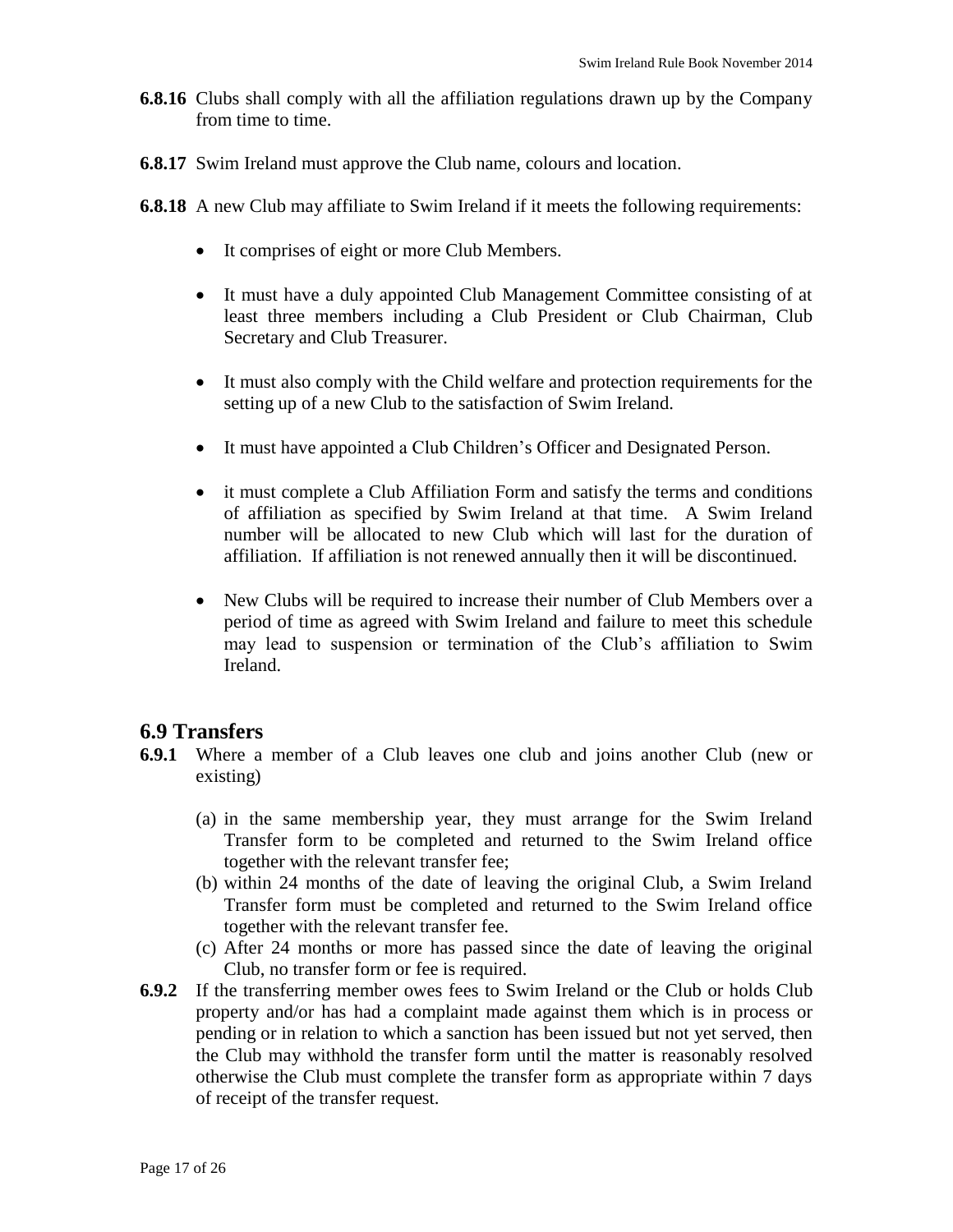- **6.9.3** Transfers are automatically in force within 7 clear days of their confirmed receipt by the Swim Ireland office. Responsibility for obtaining confirmation of receipt rests with the Club or the relevant transferee.
- **6.9.4** Where the member's original Club does not re-affiliate with Swim Ireland in the relevant year or is dissolved a transfer is not required by the member joining another Club and there will be no transfer fee. In this case, the member is free to take part in relay events immediately
- **6.9.5** For the purpose of Relay Events, a swimmer may not compete for the Club to which they have transferred within three calendar months of the completion of the transfer in accordance with the procedure set out above.
- **6.9.6 Water-polo transfers** must be submitted to both the Swim Ireland office and the IWPA to be effective.

#### **6.10 First Claim**

- **6.10.1** A Member may be a member of more than one Club. But a Member who is a member of more than one Club can only compete in open competition for the Club with whom they first registered as a member of Swim Ireland. If they wish to compete in open competition for any other Club they must transfer to that Club in accordance with the Transfer Rule above save for clause 5.9 (iv) below.
- **6.10.2** A Member may take part in swimming competitions for one Club and in another discipline's events (e.g. water polo) for another Club. However Swim Ireland must first be informed of the Member's membership of the other Club(s) before the Member competes in a second discipline's events.
- **6.10.3** Members who are members of a Club and enrolled in a university or school swimming club as well must compete in priority for their university or school against their Club except when a swimmer's university or school and Club are competing in the same Regional or National competition in which case the Member can only compete in open competition for the Club with whom they first registered as a member of Swim Ireland.
- **6.10.4** When Masters Swimmers are competing in Open Masters Competitions in Ireland they must compete for their first claim club. However, when competing in Open Masters competitions abroad they may compete for their other club(s) if not required by their first claim club.

#### **6.11 Licensing**

- **6.11.1** All Swim Ireland tutors, teachers, coaches, managers and officials must be licensed pursuant to the Swim Ireland licensing procedures in order to be recognised by Swim Ireland to operate in this capacity.
- **6.11.2** All license requirements as set down from time to time must be complied with in order for the license to be maintained.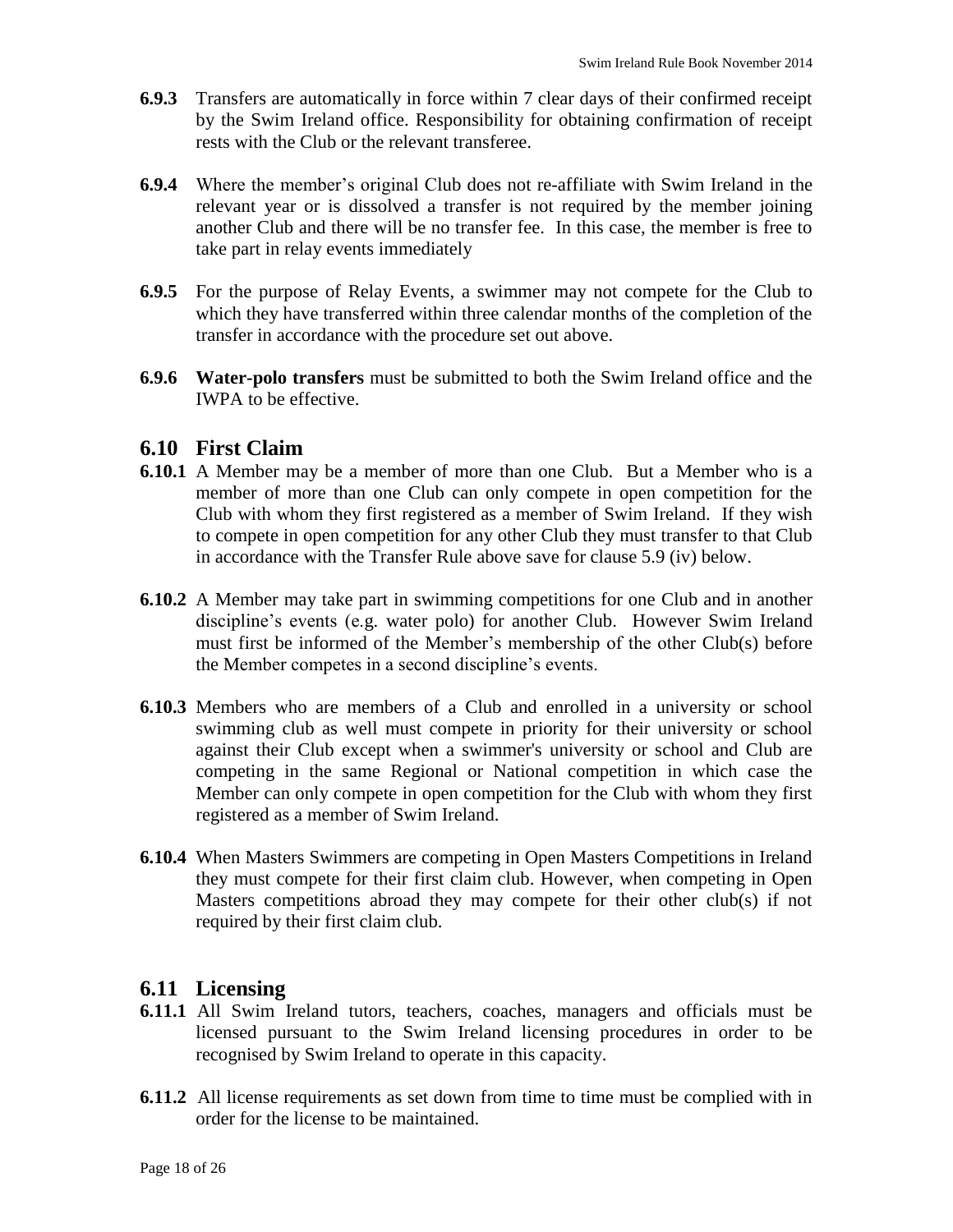# **7. AQUATICS GENERAL**

Swim Ireland recognizes FINA as the governing body of swimming, synchronized swimming, diving and Water-polo internationally, and recognises the national federations affiliated to FINA as the governing bodies of sport in their respective countries. Swim Ireland recognizes LEN as the European governing body.

#### **7.1 Swimming Meet Rules - International, National, Regional Championships and Club**

- **7.1.1** All national and international competitions shall be run in accordance with FINA Rules, these Swim Ireland Rules, the General Event Rule and specific meet conditions save for unless otherwise specifically agreed with Swim Ireland.
- **7.1.2** Regional Championships must be run in accordance with FINA Rules, Swim Ireland Rules and specific Meet Conditions as determined by the Meet Organiser.
- **7.1.3** All other events run by Clubs and Regions must comply with the Swim Ireland Rules and Health and Safety rules as amended from time to time
- **7.1.4** Each meet must clearly state who is eligible to compete in the meet. If a meet is 'Open' it is deemed to mean that non Members can enter and compete in the meet provided that they are members of another federation recognised by FINA. Such competitors may win medals at the relevant meet however, titles shall only be awarded to Members in the case of national meets and to Members of the relevant Region in the case of regional meets.
- **7.1.5** The "age up" date for competitions is the age on the first day of the relevant competition. All meets run under the auspices of Swim Ireland must abide by this rule with the exception of Masters Meets and Schools Meets.
- **7.1.6** The Steering group shall govern the General Event rules in consultation with the relevant groups

#### **7.2 Meet Grievances (Swimming)**

- **7.2.1** A protest against the decision of a referee may be made in accordance with the FINA Rules and the General Event Rules
- **7.2.2** Any other grievance or complaint shall be made and dealt with pursuant to the Swim Ireland Complaints and Disciplinary procedures.

#### **7.3 Swim Meet Fines**

- **7.3.1** Fines shall be applied as per the Event Rules.
- **7.3.2** All fines are applied to clubs whether fines are related to team events or individual events. The amount of any fine will be determined by Swim Ireland. Fines may be appealed to the Competition Steering Group whose decision is final. Following appeal the fine will either be confirmed or cancelled.

Confirmed fines must be paid before the entry date for the next competition the club proposes to enter. Clubs are not permitted to enter further competitions until all outstanding confirmed fines are paid.

#### **7.4 Eligibility**

**7.4.1** A competitor from another FINA member country who permanently or temporarily changes residence to Ireland may join a club affiliated to Swim Ireland and shall be regarded as coming under the jurisdiction of Swim Ireland.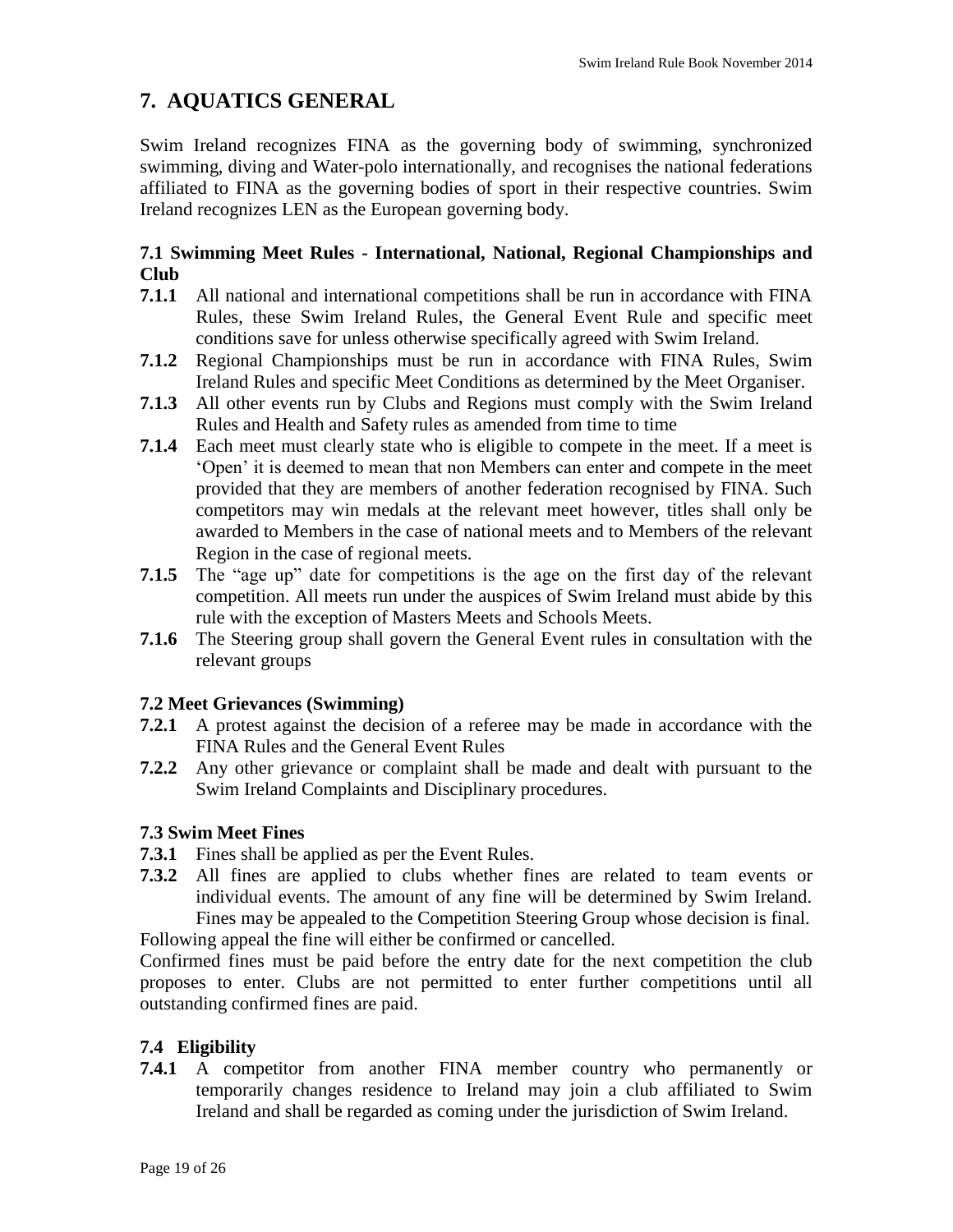In this case "residence" shall mean the place or country where the competitor officials "lives and sleeps" and where he/she can be found in the majority of days of the year.

- **7.4.2** Proof of residence must include documentation establishing the competitor resides in Ireland. In this regard the official school or university or employer confirmation or any other relevant documentation may constitute evidence.
- **7.4.3** In the case of International representation, proof of residence and jurisdiction may be required in accordance with FINA GR2.6
- **7.4.4** A Swim Ireland competitor who temporarily changes residence to another FINA member federation may join a club affiliated to that federation in accordance with the rules of that federation. Such competitor shall retain his/her membership of their Swim Ireland club and shall be eligible to compete for that club when in Ireland.

**7.4.5** Any swimmer wishing to compete in an Irish competition must compete for the club in the country in which they reside with the exception of 7.4.4

#### **7.5 Irish Records General**

**7.5.1** To be eligible for an Irish Record a swimmer must be registered with a Swim Ireland club for a period of at least 3 months and if changing his or her affiliation from one country to another, as noted in section 7.4, must have resided in the country for at least 12 months.

- **7.5.2** Records will only be accepted on the basis of electronic timing or the intermediate of three digital stopwatches
- **7.5.3** Applications for Swim Ireland Records must be made on the official Record Claim Form (separate one for Masters Swimmers) and forwarded to the Swim Ireland Office, within 3 months of the swim having been completed. In the case of Masters Swimmers the claim must be submitted within 1 month of the swim having been completed.
- **7.5.4** The received Claim Form shall be issued to the Honorary Recorder or whoever is appointed by the Board to be responsible for Irish Records, who, if satisfied that all conditions have been met, shall forward the Claim to the Board of Swim Ireland for ratification and for issuing of a Swim Ireland Record Certificate to the swimmer.
- **7.5.5** A swimmer in an individual event may apply for a record at an intermediate distance; provided that the swimmer completes the scheduled distance without disqualification and that the Referee indicates that the intermediate distance is finished correctly.
- **7.5.6** A Junior Male swimmer may set a Swim Ireland Junior Record up to a 19<sup>th</sup> birthday whilst a Junior Female swimmer may set a Swim Ireland Junior Record up to a  $17<sup>th</sup>$  birthday.
- **7.5.7** Only the first swimmer in a relay may apply for an individual Swim Ireland record. Should the first swimmer in a relay team complete the distance in record time in accordance with the rules his performance shall not be nullified by any subsequent disqualification of their relay team for violations occurring after their distance has been completed.
- **7.5.8** In order for a relay team to break or hold a national record all members of that relay team must individually be eligible to hold an individual national record.
- **7.5.9** In the event of any dispute the FINA rules will apply.
- **7.5.10** If the above rules are not satisfied, any record claimed shall not be granted/ratified.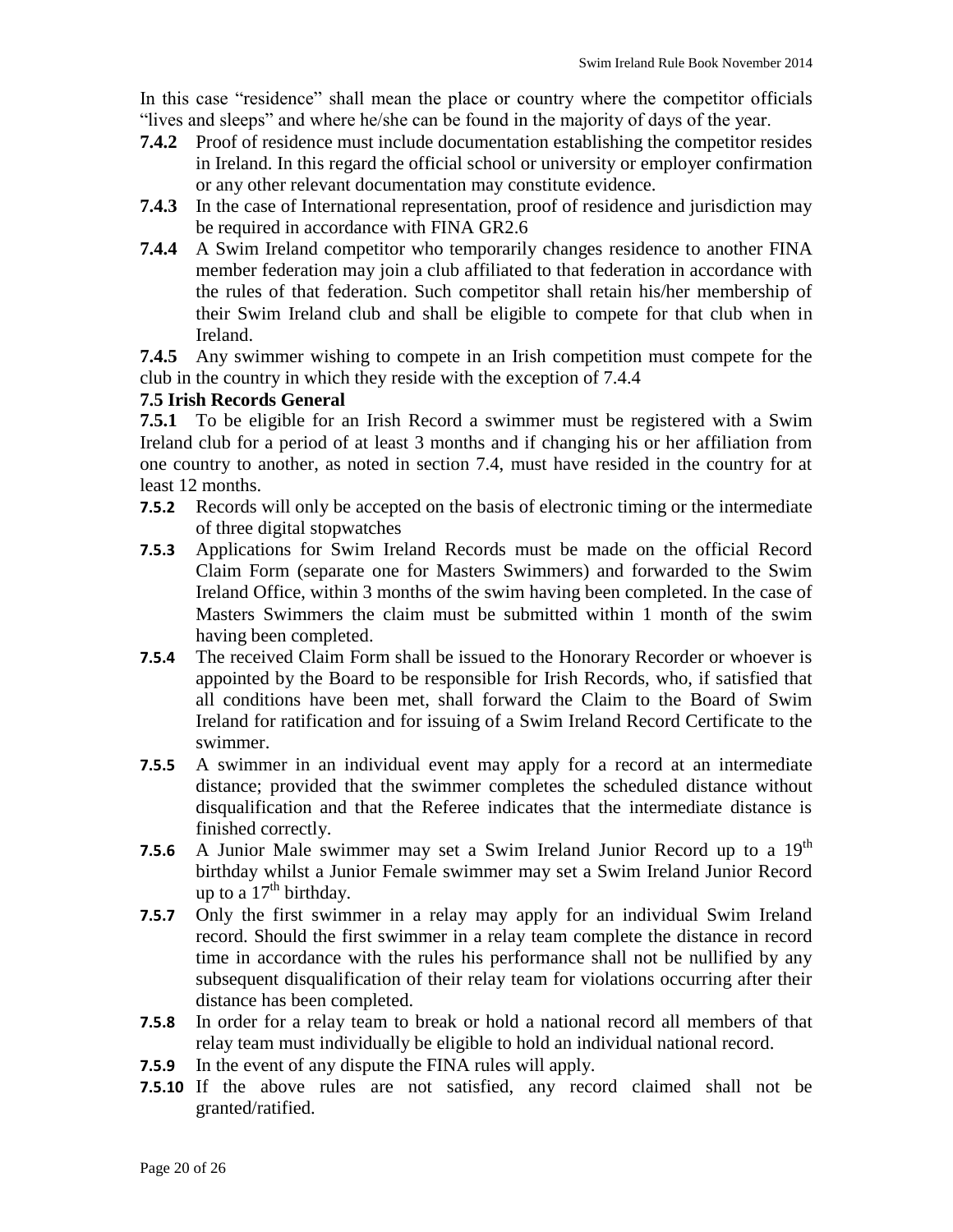#### **7.5 Irish Records Masters**

- **7.5.1** The above on Irish Records General also applies in respect of Masters Swimmers.
- **7.5.2** Claimants must swim for an Irish Club, be registered as a competitive Swim Ireland member and swim in a Masters competition.
- **7.5.3** The following hard copy documentation must accompany the application for a Masters Irish records:
	- (a) Fully completed Swim Ireland Masters Record Application Form
	- (b) Hard copy of event results signed by gala referee (World & European Championships are exempt from this requirement)
- **7.5.4** Only the fastest Irish swimmer in the age group in the event may claim the record
- **7.5.5** Any time achieved in a freestyle race will be recorded as a freestyle time regardless of the stroke used.
- **7.5.6** For the purposes of claiming Irish Masters records relay records all members of relay team must be in the 25-29 age group or older.
- **7.5.7** For the purposes of claiming Irish Masters records, FINA rule MSW 8 'a swimmer can compete only once per relay event' will apply.

#### **7.6 National Swimmers**

All national level swimmers (i.e. those accepted onto Swim Ireland National or international squads and/or who are directly or indirectly financially supported by Swim Ireland) shall compete in a minimum of one Irish national meet each year save in exceptional circumstances agreed with the National Performance Director.

#### **7.7 Representation - Irish Team**

- **7.7.1** Members must achieve certain published standards/criteria to become members of the National Team or any Swim Ireland team or to represent Ireland at international competition and must submit required documentation.
- **7.7.2** When representing Ireland at such competitions swimmers shall only wear the gear of Swim Ireland's sponsor or as directed by Swim Ireland.
- **7.7.3** When a swimmer is selected to represent Ireland at international meets and where the swimmer accepts that selection, the swimmer shall be responsible for Swim Ireland's costs if they withdraw from the trip once the bookings have been made save in exceptional circumstances agreed with the National Performance Director.
- **7.7.4** Swim Ireland shall be responsible for appointing staff to such trips.
- **7.7.5** All swimmers (or parent/guardian where they are underage), coaches, officials and managers participating on such trips must be aware of and adhere to Swim Ireland's Codes of Conducts.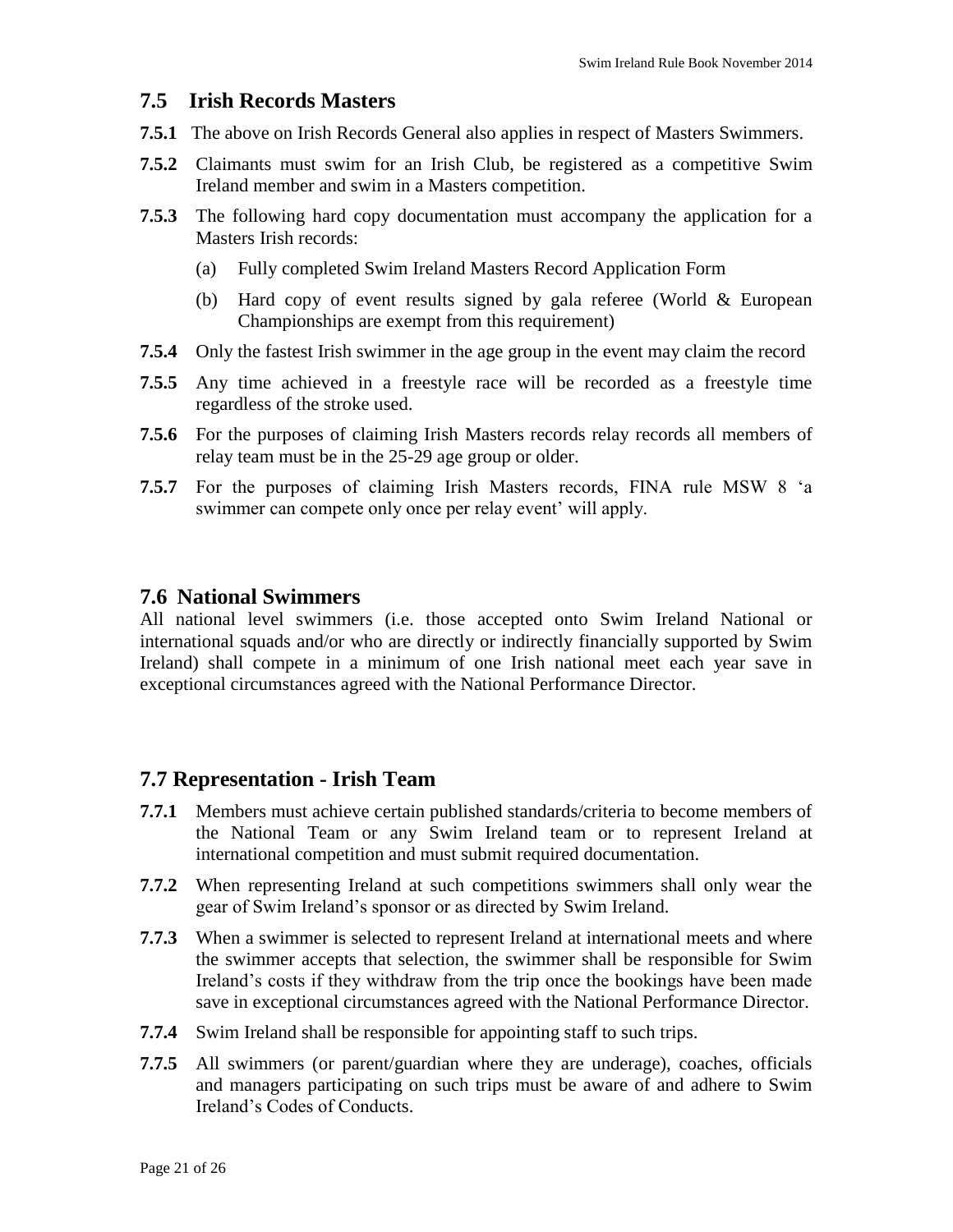**7.7.6** No team unless approved in advance by Swim Ireland shall be designated Irish, Ireland, International or accorded any other title calculated to give it apparent national status

#### **7.8 Team Staff and Officials**

In order to be eligible for selection to an Irish team or to represent Ireland abroad:

- **7.8.1** Team staff and officials must be selected in accordance with Swim Ireland selection procedures as amended from time to time.
- **7.8.2** All team managers, coaches and officials must be Swim Ireland members.
- **7.8.3** All team managers and coaches must have been successfully vetted and have completed the Swim Ireland/Irish Sports Council/SNI basic awareness training (child welfare training) in order to be selected and/or work with Irish teams and swimmers.
- **7.8.4** Officials, team managers and coaches must be licensed in accordance with Swim Ireland procedures and must complete relevant Swim Ireland training.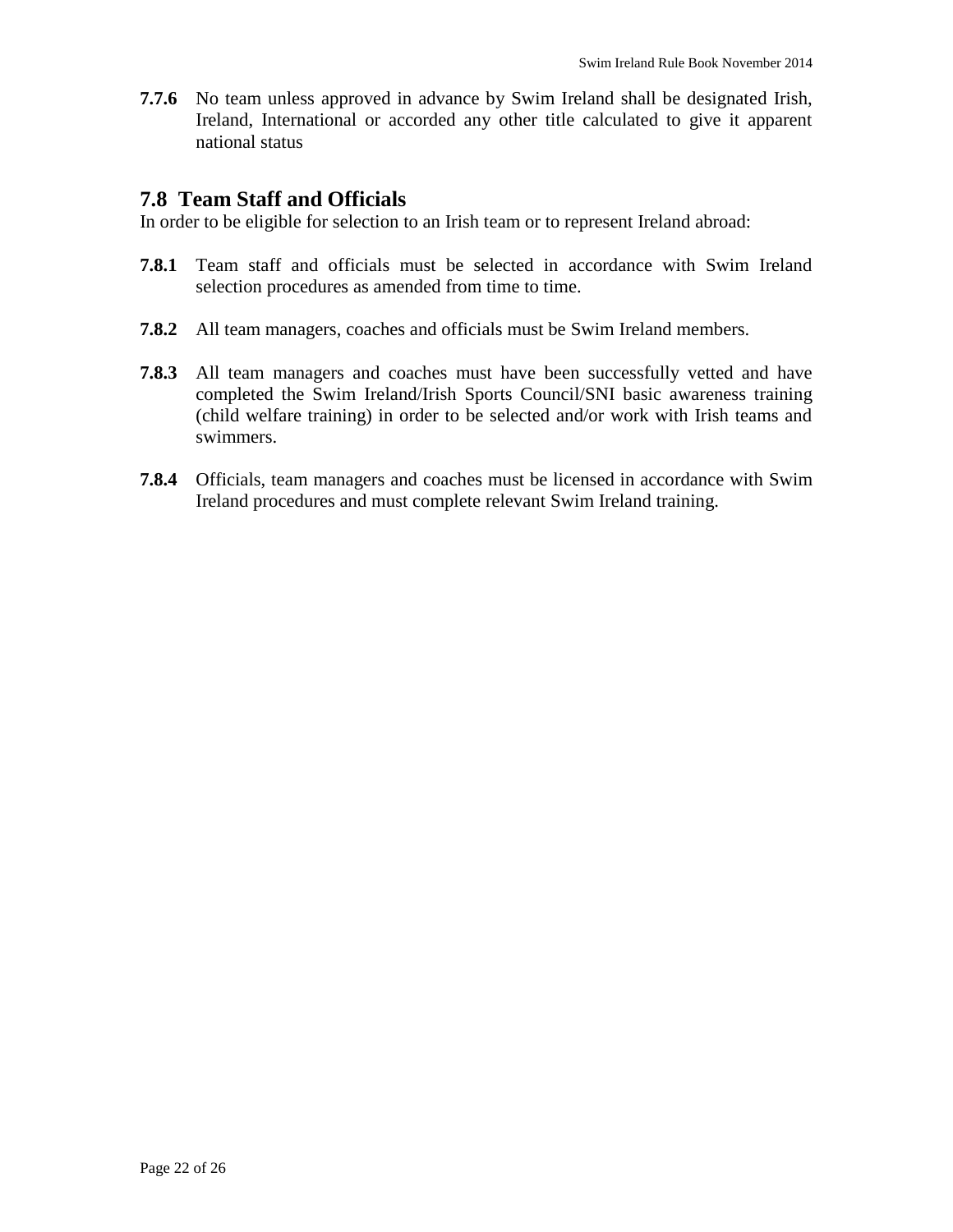# **8. CONDUCT/COMPLAINTS AND DISCIPLINARY PROCEDURES**

- **8.1** All members of Swim Ireland must abide by the Swim Ireland complaints and disciplinary procedures.
- **8.2** All Regions and Clubs must adopt the Swim Ireland complaints and disciplinary procedures.
- **8.3** It is the responsibility of each Club and Regional Management Committee to ensure the enforcement of the decisions and/or recommendations of the relevant Complaints Committee.
- **8.4** All complaints must be dealt with in accordance with the relevant complaints and disciplinary procedures.

### **9. HEALTH AND SAFETY**

- **9.1** All Clubs are required to have a health and safety statement which is updated on a biannual basis or as required. A template statement is available from Swim Ireland.
- **9.2** All Members must abide by the Health & Safety Statement and rules of Swim Ireland. This includes health and safety at events etc.
- **9.3** All meets run by Clubs and Regions must be run in accordance with this Rule Book.
- **9.4** All accidents must be reported to Swim Ireland as soon as possible after the event (and not later than one week from the date of the event) with a full report presented (see template accident report form).

#### **10. MEDIA**

- **10.1** Only designated Swim Ireland persons shall speak on behalf of Swim Ireland *on any matter and in particular* with regard to child welfare or protection matters, antidoping and legal matters. Swim Ireland, regional or club PROs are not deemed to be Swim Ireland spokespersons. Swim Ireland members should refrain from speaking to the media on any of the above issues without prior discussion with Swim Ireland as they may be deemed to be speaking on behalf of Swim Ireland due to the nature of their position.
- **10.2** Except in exceptional circumstances, no gala, event, training session or exhibition shall be televised without the prior consent of Swim Ireland.
- **10.3** In particular, Swimmers are required to co-operate with the media so long as such cooperation does not interfere with their race preparation or the instructions of the meet organiser.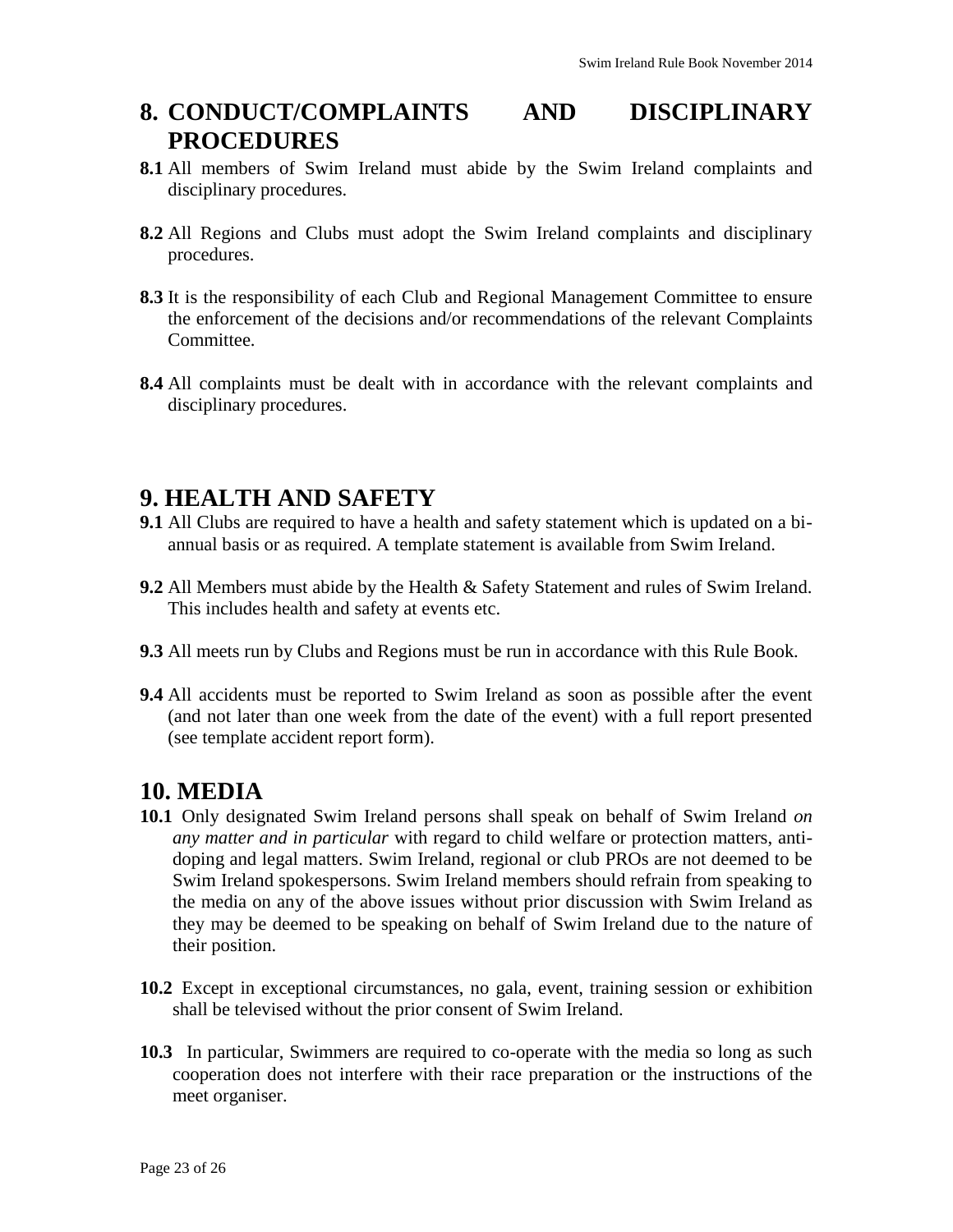#### **11. FINANCE**

#### **11.1 General**

- **11.1.1** The currency of Swim Ireland shall be euro save that the Ulster region may for its own internal structure use sterling. Swim Ireland shall maintain euro and sterling accounts.
- **11.1.2** The control and management of the financial affairs of Swim Ireland shall be vested in the Board of Swim Ireland which shall have powers to create special funds for any specific purpose consistent with the M&A of Swim Ireland. The day to day management of the financial affairs shall be delegated to Swim Ireland staff.
- **11.1.3** All funds or other property of Swim Ireland shall be applied to the furtherance of the objects of Swim Ireland (contained in the Swim Ireland M&A) or for any charitable purpose approved by the Board and permitted under the Memorandum of Swim Ireland.
- **11.1.4** In the event of dissolution the funds remaining shall be devoted to objects similar to those of Swim Ireland.
- **11.1.5** Regional management committees shall provide Swim Ireland with annual [audited] accounts for January-December each year by mid February having been approved at the Regional AGM for that year.
- **11.1.6** In the event that Swim Ireland provides financial support directly or indirectly to the Regions, Affiliate Members or any one of them, the amount of these monies will be dependant upon Swim Ireland funding and proposals of each region/affiliate for that year. No monies shall be paid unless the relevant region/affiliate submits the required regional development plan (and other required information) based on the national development plan and the required financial information.
- **11.1.7** Expenses necessarily incurred for travelling, hotel and meals may be offered to and accepted by an official, committee member or swimmer in the circumstances and on the scales set out by Swim Ireland, provided that in no case shall the amount paid or reimbursed exceed the total sum actually expended. This will be contained in a separate document which shall be amended from time to time (Swim Ireland Expenses Document) and shall be available from Swim Ireland.
- **11.1.8** All expense claims must be submitted to Swim Ireland within 1 month of the date of the event taking place. No monies shall be paid for claims received outside of these dates.
- **11.1.9** Expenses shall only be paid in accordance with the rules contained in this Rule Book and the circumstances outlined in the Swim Ireland Expenses Document.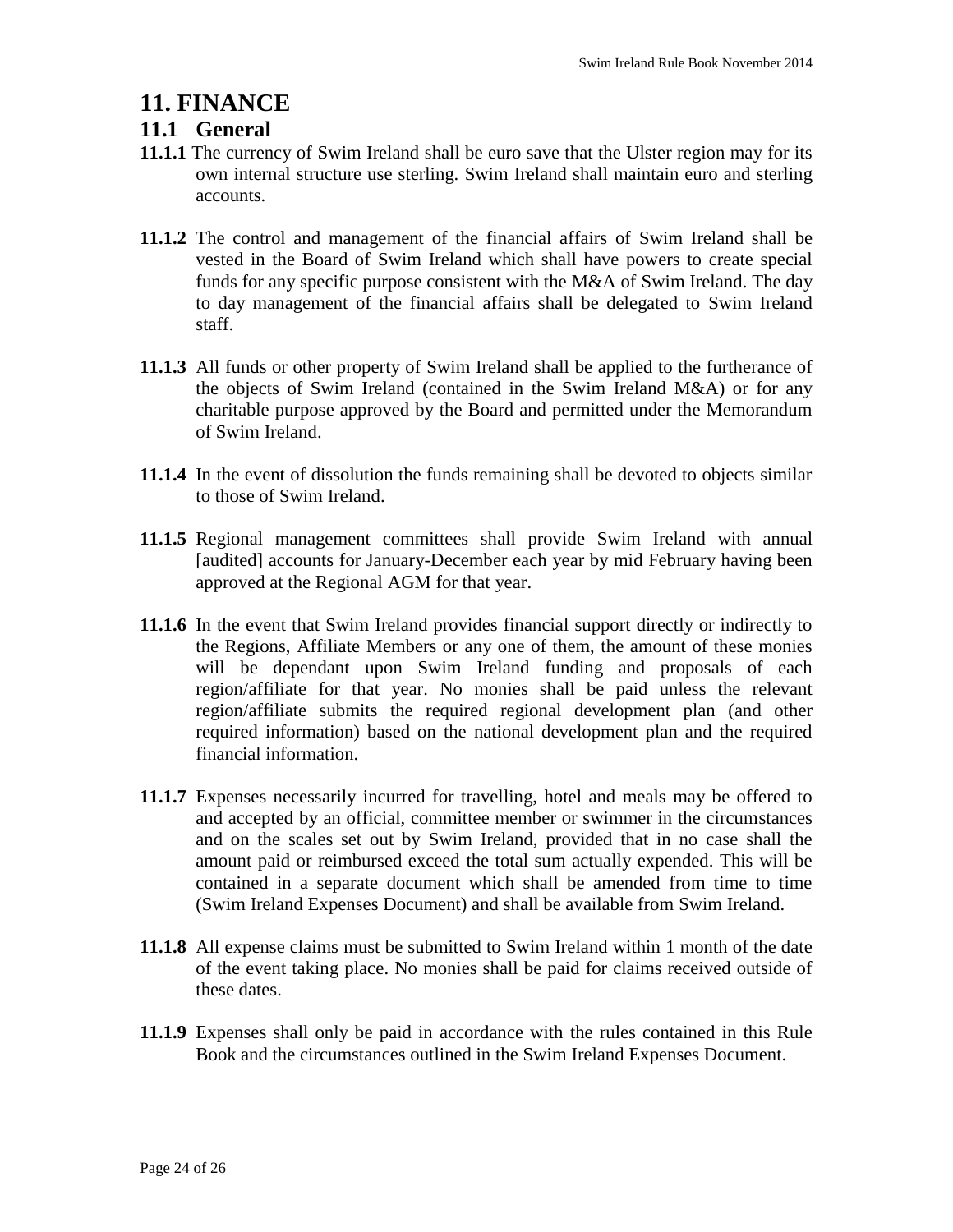#### **11.2 Sponsorship**

Members, Clubs and Regions shall not enter into any individual or event sponsorship contracts or commitments for any event, demonstration or competition run under the auspices of Swim Ireland without the prior approval of Swim Ireland such approval not to be unreasonably withheld or delayed. In the case of Swim Ireland, withholding consent would be reasonable where (amongst other things) in the honest opinion of Swim Ireland the giving of consent would have a detrimental effect on the functioning of one of its programmes or a detrimental effect on the relationship of Swim Ireland with its Commercial Partners.

# **12. CHILD WELFARE**

Swim Ireland is fully committed to safeguarding the well being of all its Members. Every Member should at all times, show respect and understanding for members' rights, overall development, safety and welfare. They should conduct themselves in a way that reflects the principles of the organisation and the guidelines contained in the "Code of Ethics and Good Practice for Children's Sport". This Code is part of Swim Ireland regulations and is in operation within our sport.

Swim Ireland has also produced Child Welfare Guidelines which are a sports specific addition to "the Code of Ethics and Good Practice in children's sport in Ireland". All Members, Clubs and Regions should be aware of the contents of the Child Welfare Guidelines and use best endeavors to conform and comply with the non-mandatory aspects of the guidelines. In the event that Members, Clubs and Regions fail to use best endeavors to comply with the non-mandatory guidelines sanctions may be applied.

All Members, Clubs and Regions must comply with the mandatory sections of the Child Welfare Guidelines (as amended from time to time) and sanctions will be applied where these mandatory guidelines are not strictly adhered to.

An individual convicted of any child abuse charges will be immediately and permanently excluded from membership of Swim Ireland in any capacity.

An individual not convicted of alleged child abuse charges, but where the offences are considered by the Director of Public Prosecutions as chargeable is above the threshold of risk considered acceptable by Swim Ireland and this outcome will result in immediate and permanent exclusion from membership of that individual from Swim Ireland.